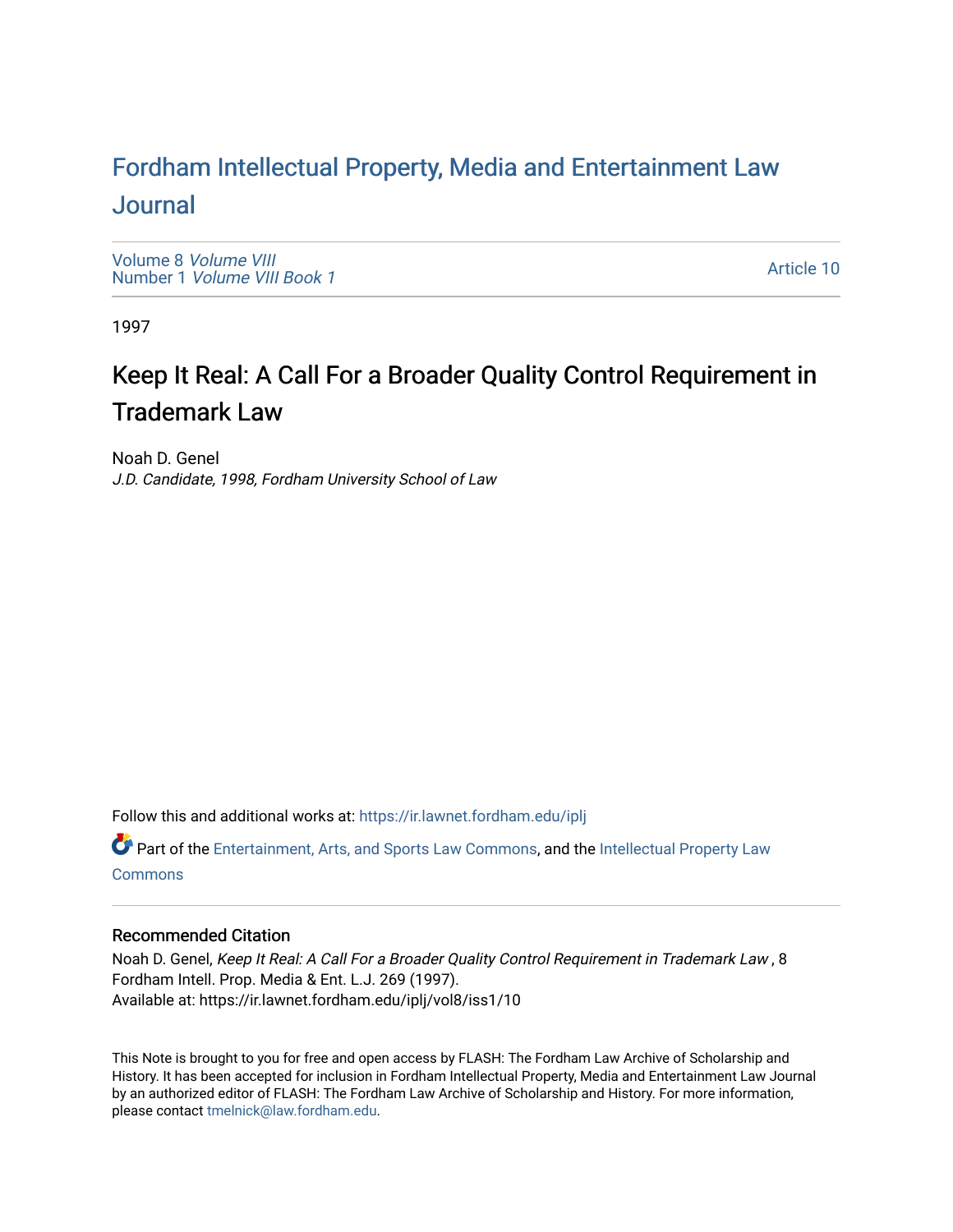# Keep It Real: A Call For a Broader Quality Control Requirement in Trademark Law

# Cover Page Footnote

The author gratefully acknowledges the insight, support, and friendship of Professor Hugh C. Hansen, Fordham University School of Law, in the preparation of this Note. This Note is lovingly dedicated to my parents, Jeffrey and Regina, who inspire me to reach for my goals.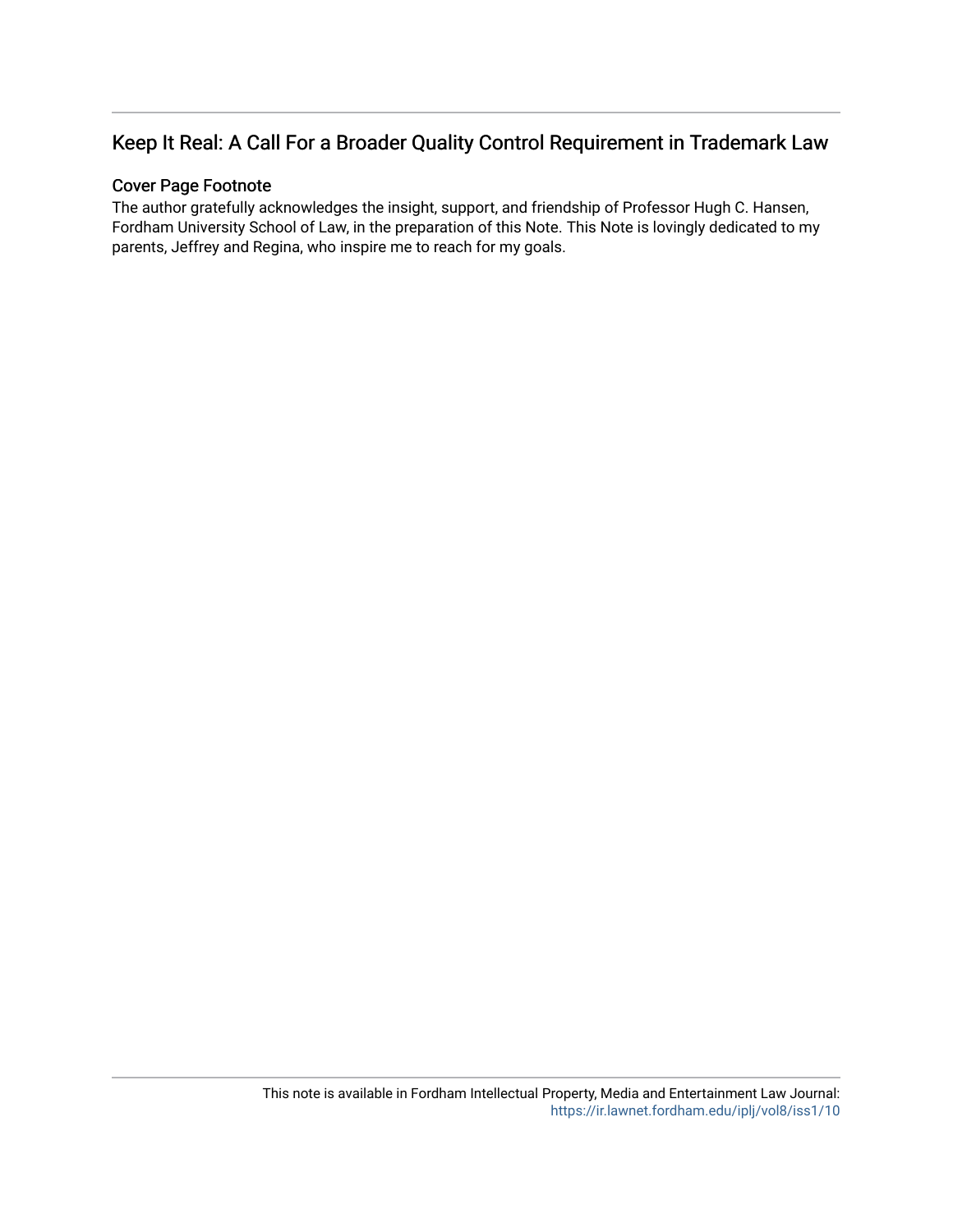# NOTE

# Keep It Real: A Call For a Broader Quality Control Requirement in Trademark Law

# Noah D. Genel\*

### **INTRODUCTION**

Jim rolls out of bed, stumbles into the bathroom, applies shaving cream to his face, and picks up his new ShaveCorp brand Smooth-Glide razor—the one that is advertised for its ability to make shaving the smoothest part of your morning. But the first razor stroke across Jim's face produces a sharp stinging sensation and draws blood. With the blood streaming down his cheek, Jim thinks this shave is just too close for comfort!

ShaveCorp responds to Jim's subsequent complaint by referring him to the Canadian licensee that manufactures the blades under ShaveCorp's Smooth-Glide trademark. But ShaveCorp cannot shrug off responsibility so easily; the company risks the loss of trademark protection for failing to adequately police the quality of its licensed Smooth-Glide razor blades.<sup>1</sup> Ironically, ShaveCorp

<sup>\*</sup> J.D. Candidate, 1998, Fordham University School of Law. The author gratefully acknowledges the insight, support, and friendship of Professor Hugh C. Hansen, Fordham University School of Law, in the preparation of this Note. This Note is lovingly dedicated to my parents, Jeffrey and Regina, who inspire me to reach for my goals.

<sup>1</sup>*. See* BEVERLY PATTISHALL, ET AL., TRADEMARKS AND UNFAIR COMPETITION § 4.05 (2d ed. 1994) [hereinafter PATTISHALL, TRADEMARKS] ("In the absence of real and effective control by the licensor the trademark will no longer symbolize a particular source [of goods] and the licensor may no longer have a protectable interest in the trademark."); *see also* Dawn Donut Co. v. Hart's Food Stores, Inc. 267 F.2d 358, 366 (2d Cir. 1959) ("[T]he Lanham Act places an affirmative duty upon a licensor of a registered trademark to detect and prevent misleading uses of his mark by his licensees or suffer cancellation of his federal registration) (citing Trademark Act of 1946 ("Lanham Act"), ch. 540, 60 Stat. 427 (codified as amended at 15 U.S.C.A. §§ 1051-1127 (West 1997))); *see, e.g.*, C.B. Fleet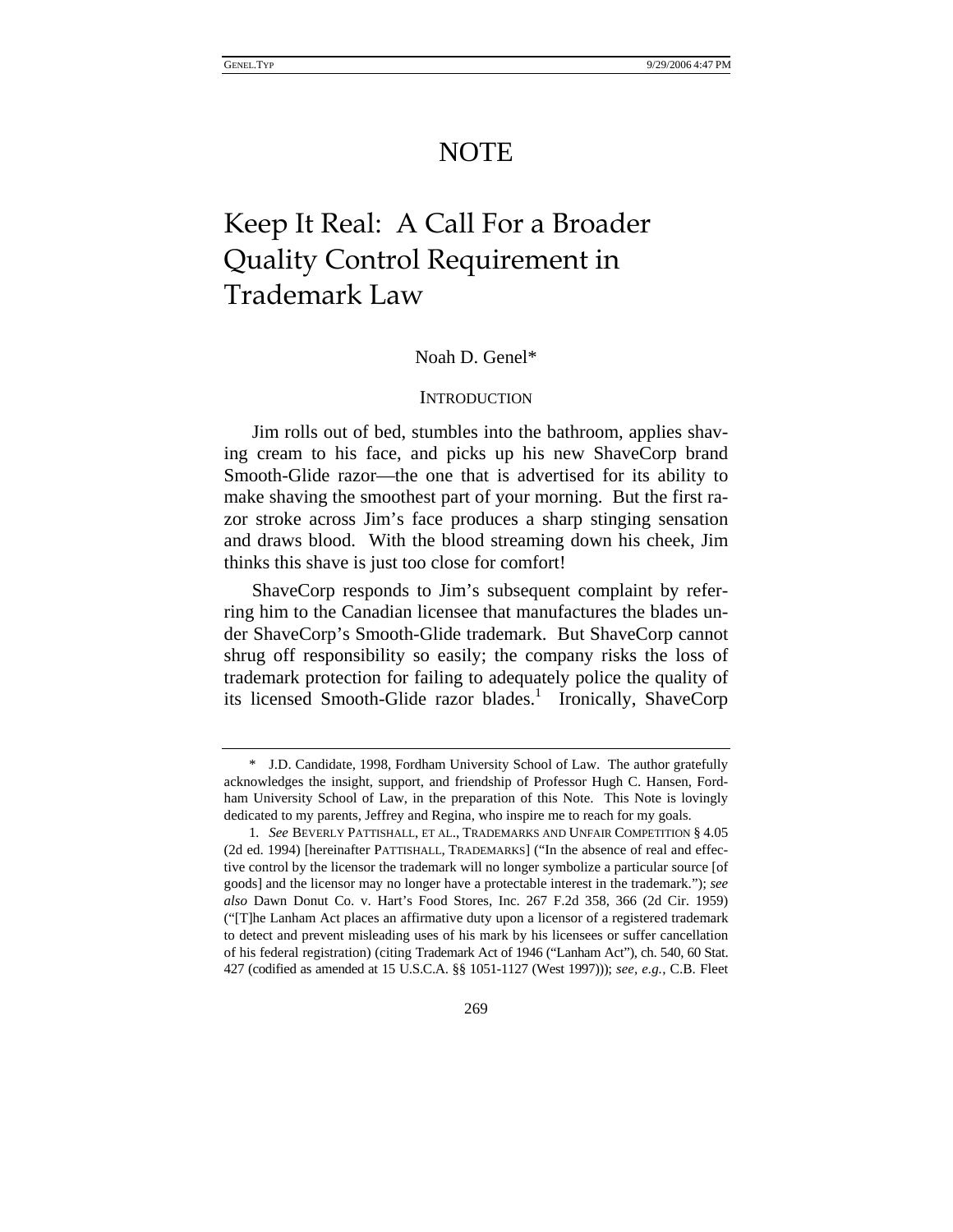would not have risked the same type of trademark damage had it manufactured and sold dull razor blades on its own.<sup>2</sup> There lies the strange dichotomy in the doctrine of trademark quality control.

The quality control requirement is a well-established doctrine of trademark assignment and licensing.<sup>3</sup> The quality control rule stems from the notion that brands are more than mere indicators of source, as they were originally viewed.<sup>4</sup> Modern courts and commentators recognize that trademarks identify both the source and the quality of the products or services to which they are affixed.<sup>5</sup>

3*. See* Warner-Lambert Co. v. Northside Dev. Corp., 86 F.3d 3, 6 (2d Cir. 1996) (discussing how fluctuation of the quality of a product can result in tarnishment of the trademark under which the product is marketed); Shell Oil Co. v. Commercial Petroleum, Inc., 928 F.2d 104, 107 (4th Cir. 1991) (affirming District Court's finding that quality control standards are an "integral part" of a trademark); El Greco Leather Prods. Co. v. Shoe World, Inc., 806 F.2d 392, 395-96 (2d Cir. 1986) (holding that goods marketed under a trademark but not produced under the trademark holder's quality controls were not "genuine" goods for purposes of trademark law).

4*. See* Ethan Horwitz & Benjamin Levi, *Fifty Years of the Lanham Act: A Retrospective of Section 43(a)*, 7 FORDHAM INTELL. PROP. MEDIA & ENT. L.J. 59, 60-61 & nn.4, 5 (1996) (noting trademark's origins in the common-law tort of deceit and the law of unfair competition); Frank I. Schechter, *The Rational Basis of Trademark Protection*, 40 HARV. L. REV. 813, 813-19 (1927) (discussing the evolution of the modern trademark).

5*. See* Schechter, *supra* note 4; *see also Polymer Tech.*, 37 F.3d at 78 (explaining that "trademark law . . . serves to guarantee the quality of the trademarked product") (quoting Original Appalachian Artworks, Inc. v. Granada Elecs., Inc., 816 F.2d 68, 75 (2d Cir. 1987) (Cardamone, J., concurring)).

Co. v. Complete Packaging Corp., 739 F.Supp. 393, 395-96 (N.D. Ill. 1990) (illustrating a comprehensive set of quality control procedures established by the licensor of a trademark); *see also infra* Parts I.D.1, I.D.2 (setting forth the rules against assignment in gross and naked licensing of trademarks).

<sup>2</sup>*. See* PATTISHALL, TRADEMARKS, *supra* note 1, § 4.05, at 164-69 (explaining that the quality control requirement eases the deceptive consequences of trademark licensing). Because trademark licensing, in effect, misleads the public as to the source of goods, the quality control requirement insures that such de facto deception does not work a harmful effect on the public. *See id.*; *see also* Helene Curtis v. National Wholesale Liquidators, Inc., 890 F. Supp. 152, 157 (E.D.N.Y. 1995) (noting that goods must meet the trademark owner's quality control standards to be considered genuine goods, otherwise "their sale will constitute trademark infringement") (quoting Polymer Tech. Corp. v. Mimran, 37 F.3d 74, 78 (2d Cir 1994)); *see also, e.g.*, *C.B. Fleet Co.* 739 F.Supp. at 398- 99 (enjoining further use of a licensed trademark following product contamination because consumers would buy the licensed products in the erroneous belief that they had been manufactured under the control of the trademark owner); *cf.* Burger King Corp. v. Stephens, T.L.C.S., Inc., No. CIV-A 89-7691, 1989 WL 147557 (E.D. Pa. Dec. 6, 1989) (recognizing the risk of physical harm to consumers in a case involving subversion of quality standards in a fast-food franchise).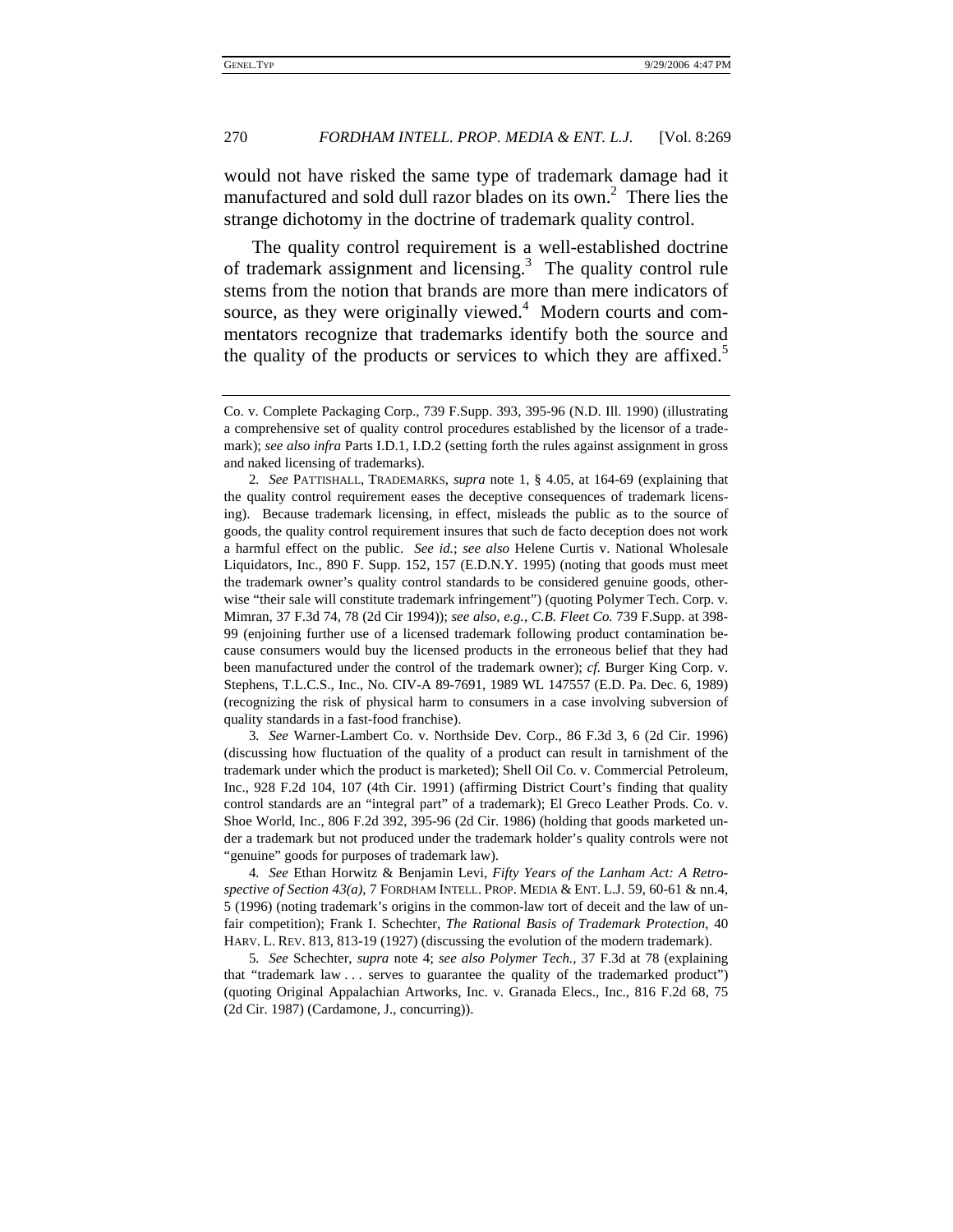Accordingly, trademark law imposes a requirement on trademark licensors and assignors to control the quality of the products produced under their brand names by licensees and assignees.<sup>6</sup> This rule guarantees that licensed products are genuine<sup>7</sup> and that they maintain their integrity.<sup>8</sup>

Ensuring that only genuine products reach the market perpetuates goodwill.<sup>9</sup> Without a quality control requirement, a trademark license might divorce the mark from its goodwill because the products produced by the unsupervised licensee would likely fall below the brand owner's quality controls.<sup>10</sup> Thus, consumers who purchase non-genuine goods, relying on the mark's goodwill, would be deceived.<sup>11</sup>

Today, courts apply the quality control requirement not to all

<sup>6</sup>*. See* TMT North Am., Inc. v. Magic Touch GmbH, 124 F.3d 876, 885 (7th Cir. 1997) (stating that "[i]f a trademark owner allows licensees to depart from its quality standards, the public will be misled, and the trademark will cease to have utility as an informational device"); Taco Cabana Int'l, Inc. v. Two Pesos, Inc., 932 F.2d 1113 (5th Cir. 1991) (explaining that "[t]he purpose of the quality control requirement is to prevent the public deception that would ensue from variant quality standards under the same mark or dress"), *cert. granted in part*, 502 U.S. 1071, *aff'd*, 505 U.S. 1071 (1992).

<sup>7.</sup> Genuine goods are products made and distributed under the trademark owner's quality controls. *See Polymer Tech.*, 37 F.3d at 78 (stating that "[g]oods . . . that do not meet the trademark owner's quality control standards will not be considered genuine goods, and their sale will constitute trademark infringement").

<sup>8</sup>*. See* 2 J. THOMAS MCCARTHY, TRADEMARKS AND UNFAIR COMPETITION § 18:55 (4th ed. 1996) (stating that "customers are entitled to assume that the nature and quality of goods and services sold under the mark at all licensed outlets will be consistent and predictable").

<sup>9.</sup> Goodwill is defined as "[p]roperty of an intangible nature, commonly defined as the expectation of continued patronage." BLACK'S LAW DICTIONARY 694 (6th ed. 1990); *see also* 1 MCCARTHY, *supra* note 8, § 2:17 (stating that goodwill "is a business value that reflects the basic human propensity to continue doing business with a seller who has offered goods and services that the customer likes and has found adequate to fulfill his needs").

Although this Note spells the term "goodwill" as one word, several of the authorities quoted herein use the term as two words: "good will."

<sup>10</sup>*. See* 2 MCCARTHY, *supra* note 8, § 18:2 (explaining that "[g]oodwill and its trademark symbol are as inseparable as Siamese Twins who cannot be separated without death to both").

<sup>11</sup>*. See id.* § 18:3 (stating that "[u]se of a mark . . . in connection with a different goodwill and different product may result in a fraud on the purchasing public, who reasonably assume that the mark signifies the same nature and quality of goods or services").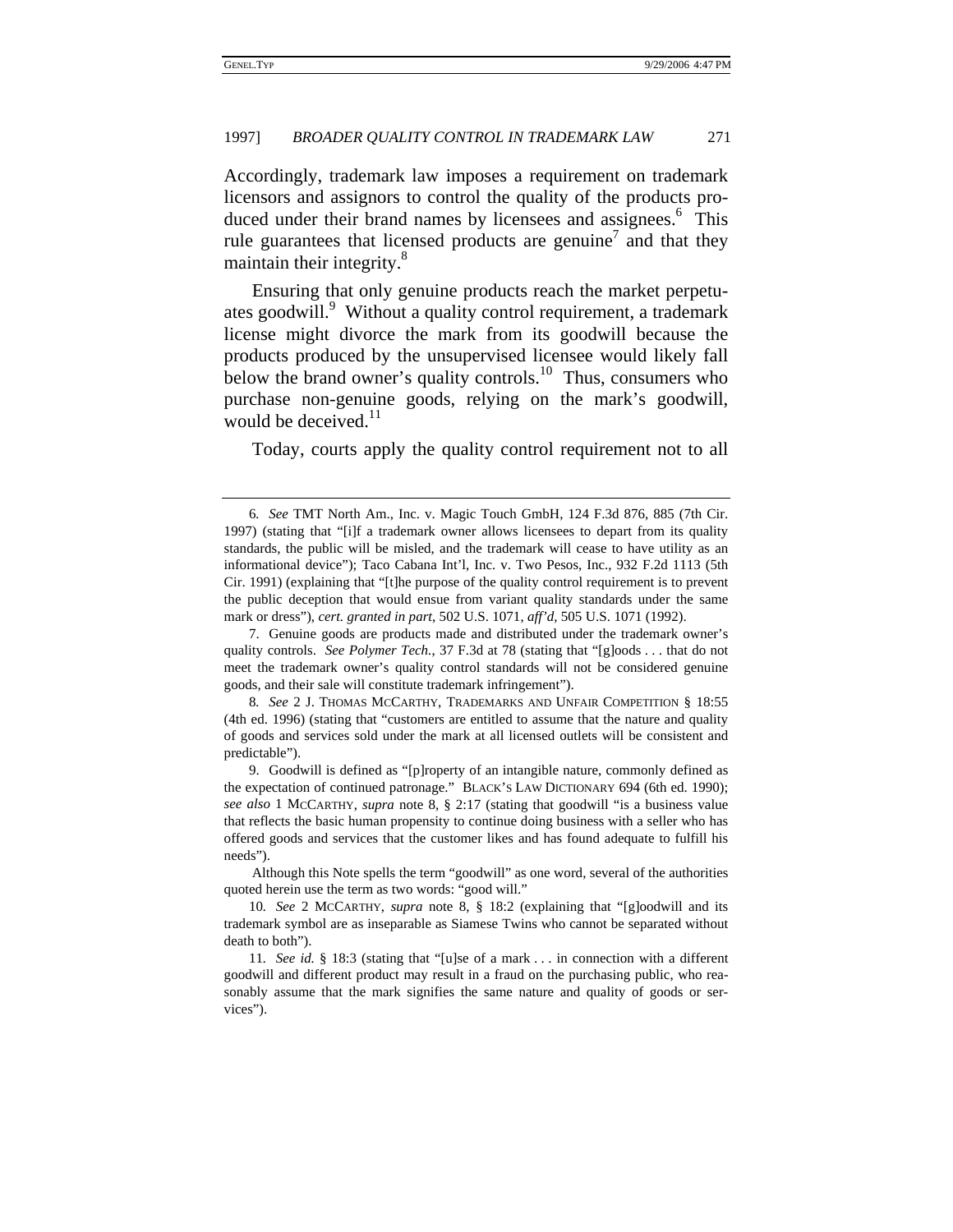trademark owners, but only to those who either assign or license their marks.<sup>12</sup> Nevertheless, courts are slowly broadening the doctrine in the recognition that consumers use brands to tell them exactly what products they are about to purchase, rather than to indicate merely the source and quality of those goods.<sup>13</sup>

Although the law is expanding in this area, the quality control requirement remains an under-used doctrine.<sup>14</sup> Its critics argue that it serves no important purpose and should be discarded.<sup>15</sup> Its proponents, however, argue that the requirement protects the essence of the trademark itself.<sup>16</sup> The scope of the quality control requirement thus remains an open issue.<sup>17</sup>

This Note asserts that the quality control requirement should apply to all trademark owners, regardless of whether or not they assign or license their marks. Part I recounts the history of the quality control requirement. Part II discusses the differing views regarding the utility of the doctrine and analyzes cases in which courts have and have not enforced the requirement. Part III argues that the quality control requirement would effectively preserve public trust in the trademark system if it were expanded to apply to all trademark owners. This Note concludes that courts should apply the quality control doctrine equally to every trademark holder.

<sup>12</sup>*. See supra* note 3 and accompanying text (discussing how courts currently apply the quality control requirement).

<sup>13</sup>*. See* Warner-Lambert Co. v. Northside Dev. Corp., 86 F.3d 3, 6-8 (2d Cir. 1996) (applying the quality control requirement to wholesalers of trademarked goods); Shell Oil Co. v. Commercial Petroleum, Inc., 928 F.2d 104, 107-08 (4th Cir. 1991) (same); *see also infra* Parts II.A.1, II.A.2 (analyzing *Warner-Lambert* and *Shell Oil*).

<sup>14</sup>*. See infra* Part II (discussing the conflict over the proper application of the quality control requirement).

<sup>15</sup>*. See* Kevin Parks, *"Naked" Is Not a Four Letter Word: Debunking the Myth of the "Quality Control Requirement" in Trademark Licensing*, 82 TRADEMARK REP. 531, 568-69 (1992).

<sup>16</sup>*. See* Elmer William Hanak, III, *The Quality Assurance Function of Trademarks*, 43 FORDHAM L. REV. 363, 363-64 (1974) (stating that "one can make the argument that in the world of modern marketing the primary function of a trademark is to indicate degree of quality").

<sup>17</sup>*. See infra* Part II (setting forth the debate over the proper application of the quality control requirement).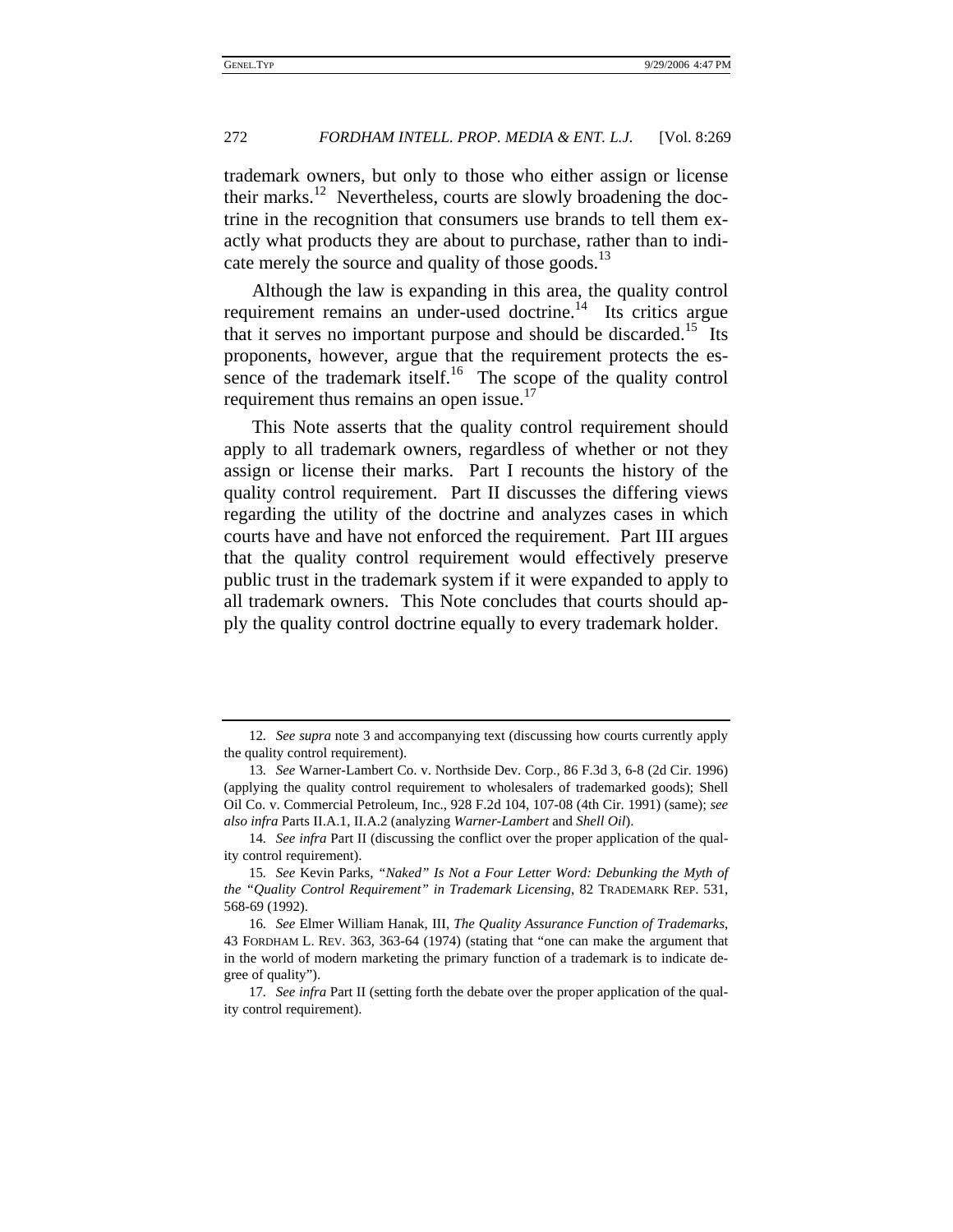### I. HISTORY OF THE QUALITY CONTROL REQUIREMENT

The Trademark Act of 1946 ("Lanham Act")<sup>18</sup> defines a trademark as "any word, name, symbol, or device, or any combination thereof [used or intended to be used by a person] in commerce . . . to identify and distinguish his or her goods . . . from those manufactured or sold by others and to indicate the source of the goods, even if that source is unknown."19 This definition is consonant with the traditional view of trademarks as indicators of source.<sup>20</sup>

The definition has sparked great debate in its application as trademark theorists argue over whether brands serve merely as source indicators or whether they also represent a level of product quality that a consumer can expect to receive upon purchasing an  $item<sup>21</sup>$ . This part examines the history and purposes of the quality control requirement in trademark law and explains how a trademark owner's neglect of quality control can cause an abandonment of the mark.

# A. *The Trademark as an Indicator of Source*

Courts and commentators always have viewed trademarks as indicators of source.<sup>22</sup> The modern trademark is rooted in the "regulatory production mark," which manufacturers were required by law to affix to their products in order to allow consumers to trace defective craftsmanship back to its source.<sup>23</sup>

The ancestor of the modern trademark protected consumers by enabling them to police the marketplace and by giving them a

<sup>18.</sup> Trademark Act of 1946 ("Lanham Act"), ch. 540, 60 Stat. 427 (codified as amended at 15 U.S.C.A. §§ 1051-1127 (West 1997)).

<sup>19. 15</sup> U.S.C.A. § 1127 (West 1997).

<sup>20</sup>*. See infra* note 22 and accompanying text (explaining the traditional view of the function of trademarks).

<sup>21</sup>*. Compare* Parks, *supra* note 15, at 531-36 (arguing that trademarks do not "guarantee" the quality of the goods to which they are affixed), *with* Hanak, *supra* note 16, at 363 (stating that "[t]oday virtually every writer on trademark law accepts the quality assurance function").

<sup>22</sup>*. See* Hanover Star Milling Co. v. Metcalf, 240 U.S. 403, 412 (1916) (finding that a mark's purpose is "to identify the origin or ownership of the goods to which it is affixed").

<sup>23.</sup> Schechter, *supra* note 4, at 814.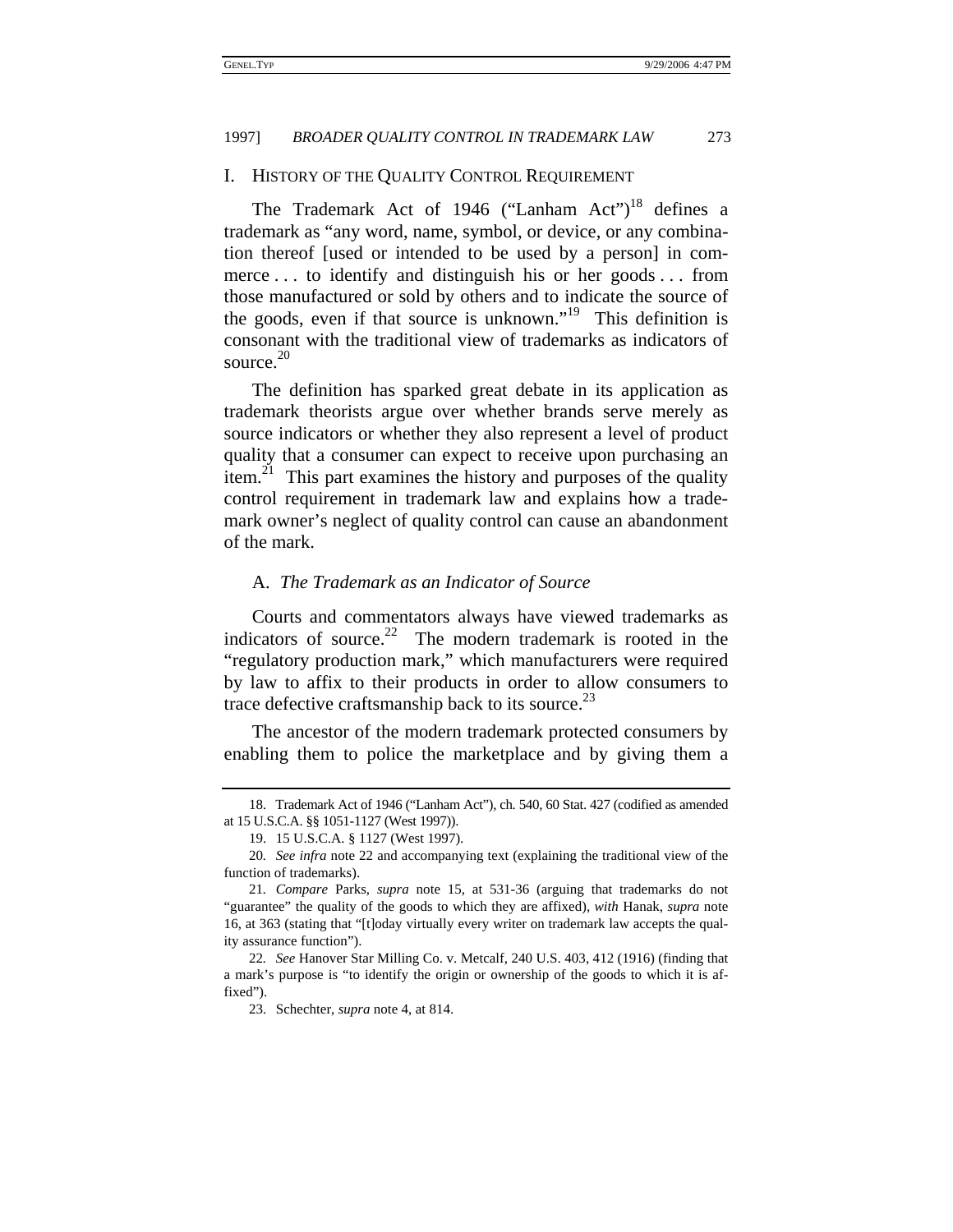means of seeking redress if they purchased a sub-quality product.<sup>24</sup> Source identifiers not only allow purchasers to quickly identify goods, they also insure that manufacturers are accountable to consumers for any substandard products.<sup>25</sup> The desire for manufacturer accountability led to the emergence of the quality-indicator function of trademarks.<sup>26</sup>

# B. *The Trademark as an Indicator of Quality*

Almost all trademark theorists define trademarks as indicators of a product's source and as guarantors of its quality.<sup>27</sup> In this manner, brands enable owners to create goodwill.<sup>28</sup> Goodwill provides consumers with the ability to easily relocate and repurchase a certain product based on its brand name.<sup>29</sup> Requiring brand owners to maintain consistent product quality strengthens goodwill and builds consumer trust in the entire trademark system. $30\degree$  Consequently, the quality control requirement allows consumers to rely on trademarks as indicators of exactly what they are about to purchase, instead of merely who produced it.<sup>31</sup>

27*. See id.* at 363 (asserting that "virtually every writer on trademark law accepts the quality assurance function"); *see also* Schechter, *supra* note 4, at 818 (stating that "[t]he true functions of the trademark are . . . to identify a product as satisfactory and thereby to stimulate further purchases by the consuming public"). Professor Schechter's theory shows that trademarks are symbols of goodwill. *See* discussion *supra* note 9 (defining "goodwill"). *But see* Parks, *supra* note 15, at 532 (arguing that trademarks do not serve to guarantee the quality of a product).

28*. See* Schechter, *supra* note 4, at 818 ("To describe a trademark merely as a symbol of goodwill, without recognizing in it an agency for the actual creation and perpetuation of goodwill, ignores the most potent aspect of the nature of a trademark and that phase most in need of protection.").

29*. See supra* note 9 and accompanying text (defining "goodwill").

30*. See* Schechter, *supra* note 4, at 819 (stating that trademarks are the "most effective agent[s] for the creation of goodwill").

31*. See* Hanak, *supra* note 16, at 364. According to Hanak, consumers are con-

<sup>24</sup>*. See id.*

<sup>25</sup>*. See id.*

<sup>26</sup>*. See id.* at 819 (stating that "today the trademark is not merely the symbol of goodwill, but often the most effective agent for the creation of goodwill imprinting upon the public mind an anonymous and impersonal guarantee of satisfaction"). The mark can only guarantee satisfaction with a product if it accurately conveys the nature of the product to the consumer; the quality of the item is an integral aspect of the product. *See* Hanak, *supra* note 16, at 364 (stating that consumers rarely know or care about the exact source of the products they buy).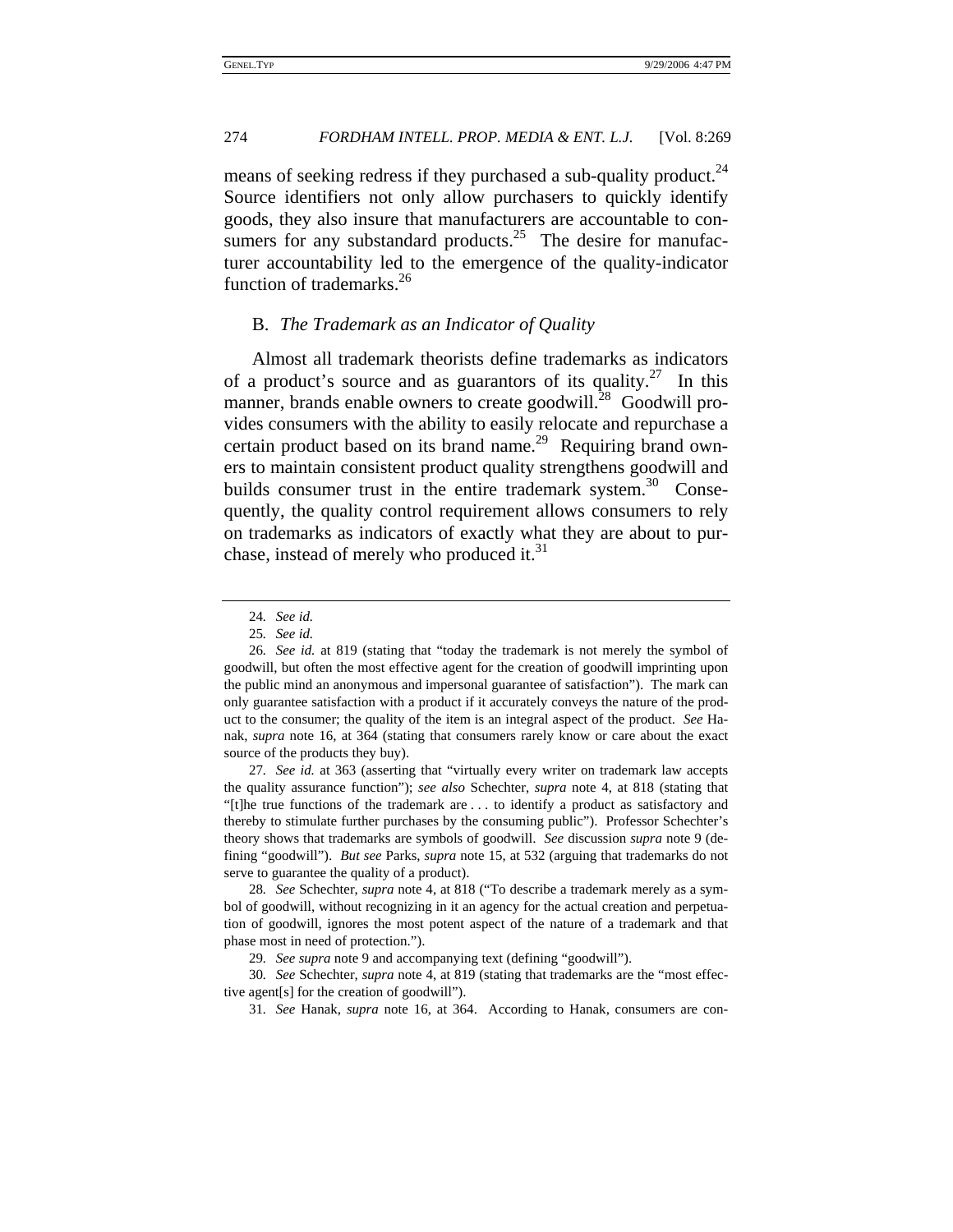# C. *Neglect of Quality Control Is Abandonment*

Section 45 of the Lanham Act states that a trademark will be deemed to be abandoned if the owner (1) discontinues using the mark with the intent never to resume using it, (2) causes its mark to become the generic name for the item to which the mark is affixed, or (3) causes its mark to lose its significance as a trademark. $32$  In interpreting this definition, courts have ruled that trademark assignors and licensors abandon their marks when they fail to establish and monitor quality controls to which their assignees or licensees must adhere.<sup>33</sup>

Failure to supervise the manufacturing process of a product causes its quality to fluctuate, thus consumers cannot rely on its trademark to indicate exactly what they are buying.<sup>34</sup> As a result, the brand loses its significance in the marketplace, and the mark holder violates the third principle of the definition of abandonment in the Lanham  $Act.^{35}$ 

### 1. The Rule Against Assignment in Gross

The owner of a trademark may assign the right to use the mark to a third party.<sup>36</sup> The law requires, however, that any assignment also include the goodwill in the mark.<sup>37</sup> Trademarks enable sellers

cerned about their ability to use trademarks as a personal measure of quality. *Id.* ("In short, a consumer wishes to match a trademark with what he likes and dislikes. If the origin of a product is of concern to a consumer, it is only because the manufacturer's products have come to be associated with a certain level of quality.").

<sup>32</sup>*. See* 15 U.S.C.A. § 1127 (West 1997).

<sup>33</sup>*. See infra* Parts I.C.1, I.C.2 (setting forth the rules against assignment in gross and naked licensing).

<sup>34</sup>*. See* 2 MCCARTHY, *supra* note 8, § 18:55 (describing the requirement for consistent quality in trademarked goods).

<sup>35</sup>*. See* 15 U.S.C.A. § 1127.

<sup>36.</sup> See Clark & Freeman Corp. v. Heartland Co., 811 F. Supp. 137, 139 (S.D.N.Y. 1993) ("Generally, an assignment of a trademark and its accompanying goodwill will entitle the assignee to step into the shoes of the assignor.") (internal quotations omitted).

<sup>37</sup>*. Id.* (quoting Marshak v. Green, 746 F.2d 927, 929 (2d Cir. 1984)). According to the *Marshak* court, the "[u]se of the mark by the assignee in connection with a different goodwill and different product would result in a fraud on the purchasing public who reasonably assume that the mark signifies the same thing, whether used by one person or another." *Marshak*, 746 F.2d at 929.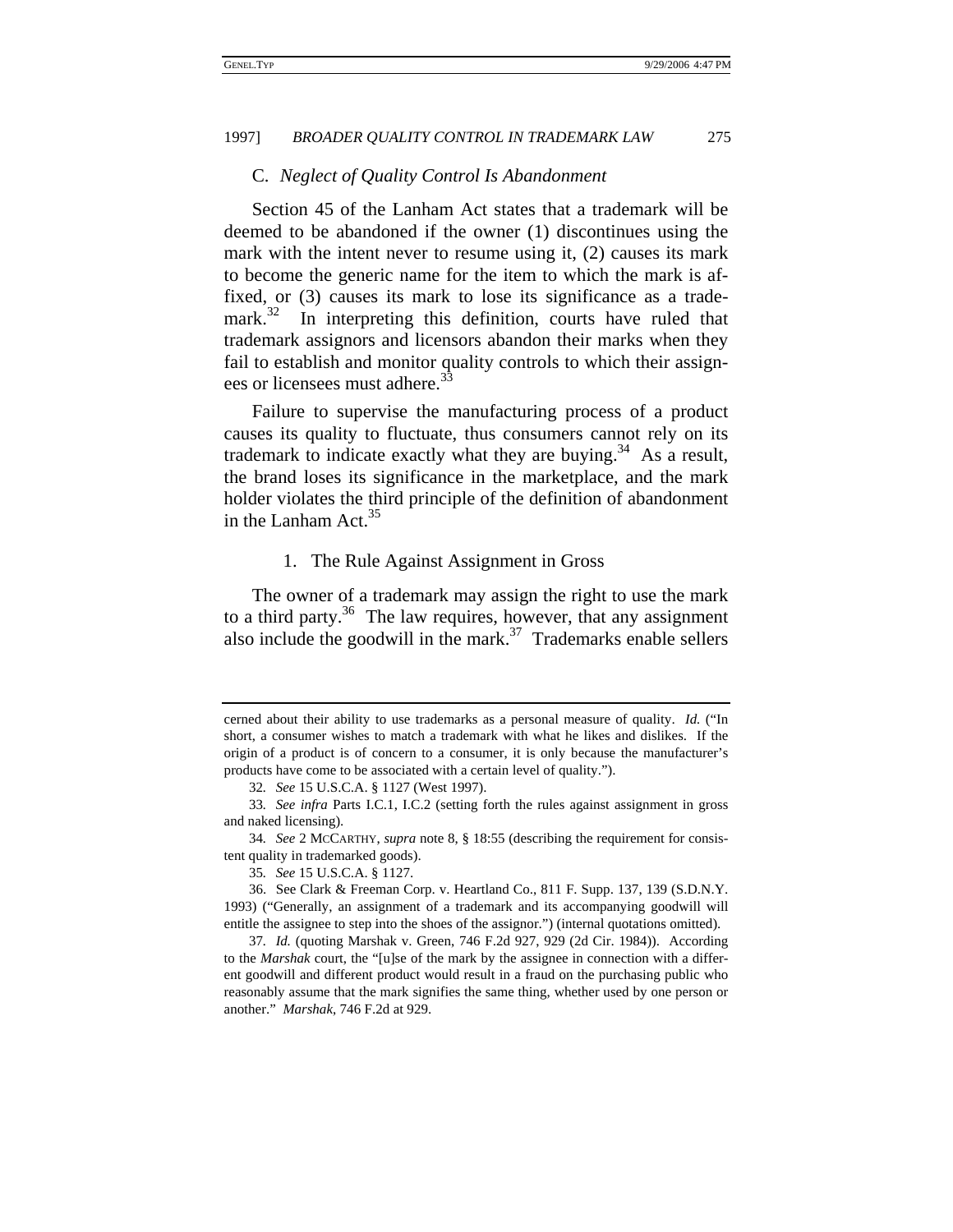to market their goods by affixing names to them.<sup>38</sup> Consumers sample a product and, if they like it, they can quickly find it again through recognition of the trademark.<sup>39</sup> As consumers repeatedly purchase the item, its mark gains goodwill and, in the language of trademarks, grows in strength. $40$  Thus, strong marks reduce consumer search costs by immediately identifying what products buyers will receive when they rely on the goodwill in those brands.<sup>41</sup> When a trademark owner separates its mark from the goodwill in that mark, for example by assigning the right to use the brand name without establishing provisions for the simultaneous transfer of the mark's goodwill, search costs rise because the brand no longer necessarily represents the true nature of the items sold under that name. $42$ 

Section 10 of the Lanham Act states that "[a] registered mark or a mark for which application to register has been filed shall be assignable with the goodwill of the business in which the mark is used."<sup>43</sup> The reason behind this limitation, according to Professor McCarthy, is that "a trademark is merely a symbol of goodwill."<sup>44</sup>

4. As a prime instrument in advertising and selling the goods.

*Id.*

<sup>38</sup>*. See* 1 MCCARTHY, *supra* note 8, § 3:2. Professor McCarthy explains that trademarks perform four basic functions:

<sup>1.</sup> To identify one seller's goods and distinguish them from goods sold by others;

<sup>2.</sup> To signify that all goods bearing the trademark come from or are controlled by a single, albeit anonymous, source;

<sup>3.</sup> To signify that all goods bearing the trademark are of an equal level of quality; and

<sup>39</sup>*. See id.* ("Without the identification function performed by trademarks, buyers would have no way of returning to buy products that they have used and liked.").

<sup>40</sup>*. See id.* ("If this consumer satisfaction and preference is labeled 'goodwill,' then a trademark is the symbol by which the world can identify that goodwill.").

<sup>41</sup>*. See* William M. Landes & Richard A. Posner, *Trademark Law: An Economic Perspective*, 30 J.L. & ECON. 265, 268-70 (1987) (arguing that trademarks perform an "economizing function" by making goods easily identifiable using unique names attached to each item). Professor Landes and Judge Posner write that "[t]he value of a trademark is the saving in [consumer] search costs made possible by the information or reputation that the trademark conveys or embodies about the brand." *Id.* at 270.

<sup>42</sup>*. See id.*

<sup>43. 15</sup> U.S.C.A. § 1060 (West 1997).

<sup>44. 2</sup> MCCARTHY, *supra* note 8, § 18:2.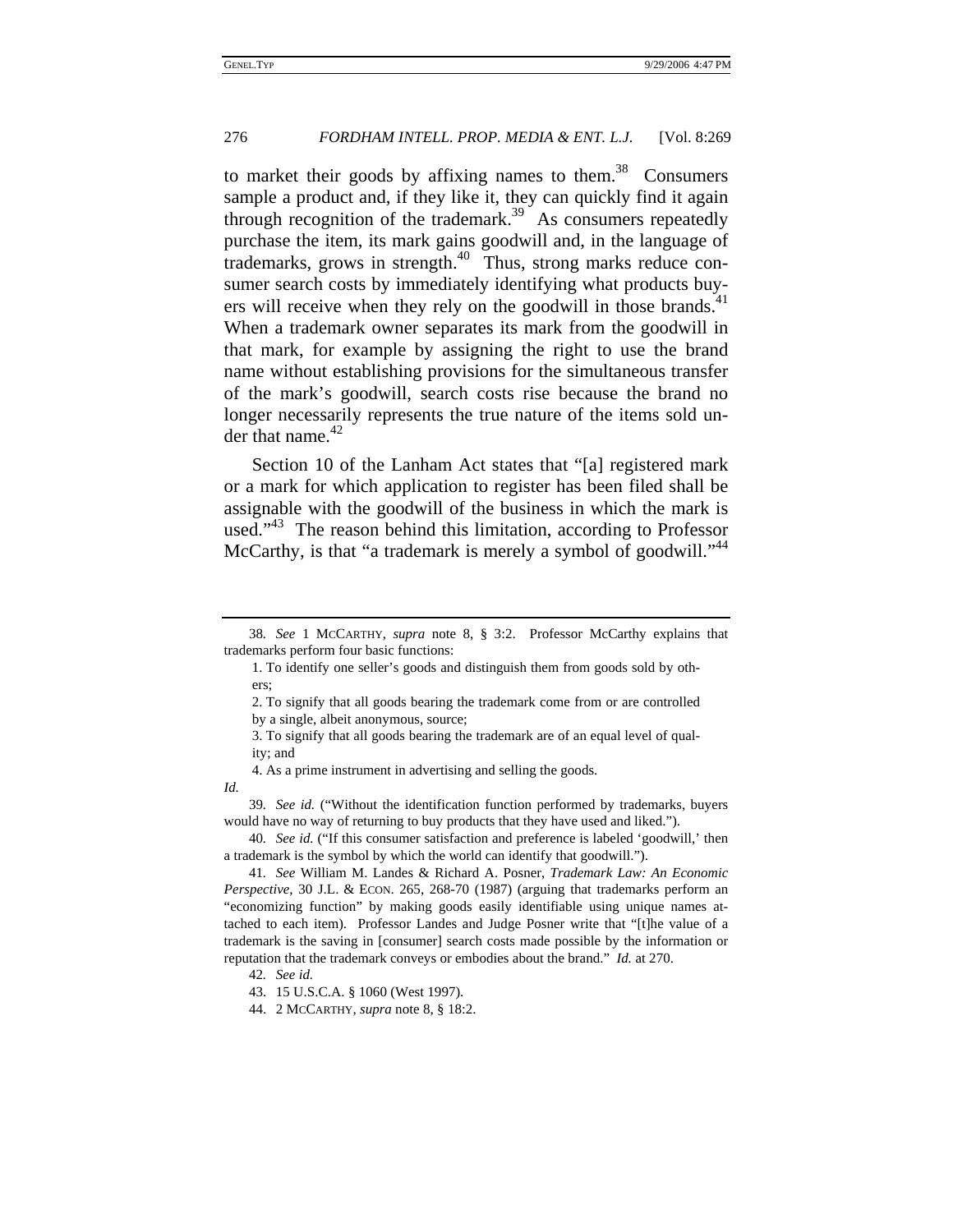If the mark loses that goodwill, it is worthless.<sup>45</sup> After an assignment in gross, "the assignee obtains the symbol, but not the reality."46 Trademark law, therefore, forbids a brand owner from assigning its mark to another party without simultaneously conveying its goodwill. $47$  Such an assignment would deceive consumers who rely on the brand's goodwill because the purchased items would differ from what they expected to receive, due to the original brand owner's lack of input in the manufacturing process.<sup>48</sup>

Consistency of product quality effectively promotes repeat purchasing and strengthens goodwill<sup>49</sup>—even where products are of a lesser, rather than higher caliber.<sup>50</sup> Consumers become repeat buyers after enjoying a favorable experience with a product, and they expect the product's quality to remain consistent.<sup>51</sup> In this manner, repeat purchasing indicates consumer satisfaction with the quality of the product.<sup>52</sup> The rule against assignment in gross protects consumers by requiring a trademark assignor to monitor its assignee, insuring that the products the assignee produces retain their pre-assignment quality level.<sup>53</sup> The consumer can thus be

50*. See* 1 MCCARTHY, *supra* note 8, § 3:10 (explaining that "the quality function of marks does not mean that marks always signify 'high' quality goods or services -– merely that the quality level, whatever it is, will remain consistent and predictable among all goods or services supplied under the mark").

51*. See id.*

52*. See* Landes & Posner, *supra* note 41, at 270 ("Creating . . . a reputation requires expenditures on product quality.").

53*. See* 1 MCCARTHY, *supra* note 8, § 3:11 (stating that "it is clear that trademark law permits the licensing of a mark under any circumstances where the licensor exercises quality control over goods and services that reach the customer under the licensed mark").

<sup>45</sup>*. See* DuPont Cellophane Co. v. Waxed Prods. Co., 85 F.2d 75, 82 (2d Cir. 1936) (holding that the word "cellophane" has become generic to most people, hence signifies only the product, not the source or quality of that product).

<sup>46. 2</sup> MCCARTHY, *supra* note 8, § 18:3.

<sup>47</sup>*. See* discussion *supra* note 37 (describing the connection between trademarks and goodwill).

<sup>48</sup>*. See* Marshak v. Green, 746 F.2d 927, 929 (2d Cir. 1984).

<sup>49</sup>*. See* Landes & Posner, *supra* note 41, at 270. Professor Landes and Judge Posner assert that "[o]nce the reputation [of a brand] is created, the [owner of the mark] will obtain greater profits because repeat purchases and word-of-mouth references will generate higher sales and because consumers will be willing to pay higher prices for lower search costs and greater assurance of consistent quality." *Id.*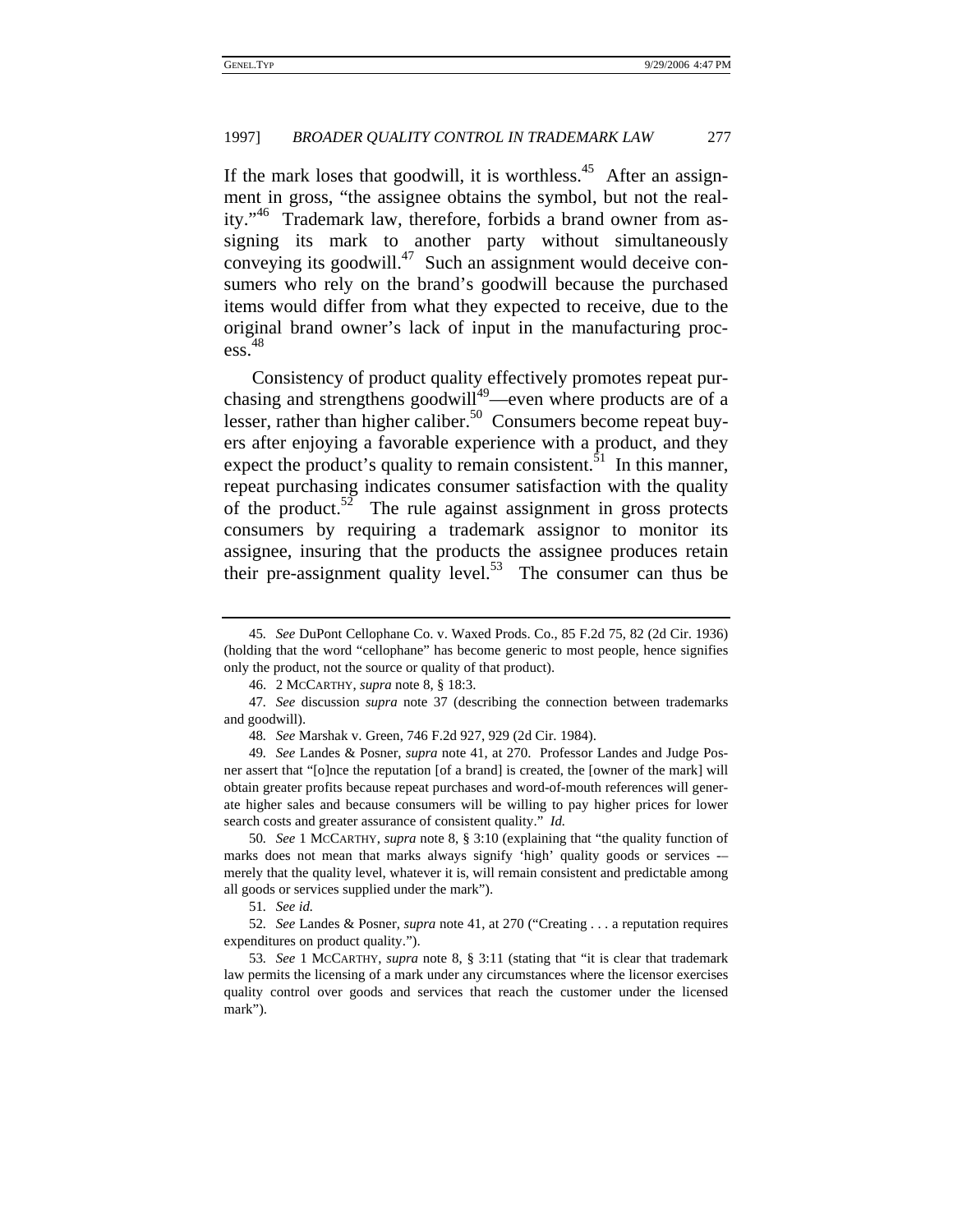confident that what he buys will meet his expectations.<sup>54</sup>

Professor McCarthy explains that "[t]he situation sought to be avoided [by outlawing assignments in gross] is customer deception resulting from abrupt and radical changes in the nature and quality of the goods or services after assignment of the mark.<sup>55</sup> Assignment in gross is a fraud on the public.<sup>56</sup> The only way to avoid this consumer deception is to force the assignor to transfer the goodwill in the trademark to its assignee, including the level of product quality. $57$ 

# 2. The Rule Against Naked Licensing

Section 5 of the Lanham Act, entitled "Use by Related Companies," authorizes trademark owners to license their marks to other companies in the same field of business.<sup>58</sup> The provision contains three restrictions, (1) that the licensee be a "related company," (2) that the mark not be used in a manner that will deceive the public, and (3) that the owner monitor its licensee with respect to the "nature and quality" of the goods or services that the licensee produces.<sup>59</sup> This rule, permitting the licensing of trademarks, reflects a change from the law's original treatment of trademarks.<sup>60</sup>

As the law first developed, courts viewed trademarks as representing only the actual physical source of the product to which they were affixed.<sup>61</sup> This outlook is now known as the "source"

<sup>54</sup>*. See id.* § 3:10 (indicating that trademarks send a message to consumers that they can expect to receive goods of consistent quality).

<sup>55</sup>*. Id.* § 18:10.

<sup>56</sup>*. See id.* § 18:3 ("Use of the mark by the assignee in connection with a different goodwill and different product may result in a fraud on the purchasing public.").

<sup>57</sup>*. See id.*

<sup>58. 15</sup> U.S.C.A. § 1055 (West 1997); *see also* Dawn Donut Co. v. Hart's Food Stores, Inc., 267 F.2d 358, 367 (2d Cir. 1959) (finding that the "Lanham Act clearly carries forward the view . . . that controlled licensing does not work an abandonment of the licensor's registration, while a system of naked licensing does").

<sup>59. 15</sup> U.S.C.A. § 1055.

<sup>60</sup>*. See Dawn Donut*, 267 F.2d at 366 (recounting that "[p]rior to the passage of the Lanham Act, many courts took the position that the licensing of a trademark separately from the business in connection with which it had been used worked an abandonment," regardless of whether or not the license contained provisions by which the licensor could control the quality of the licensee's product).

<sup>61</sup>*. See* 2 MCCARTHY, *supra* note 8, § 18:39.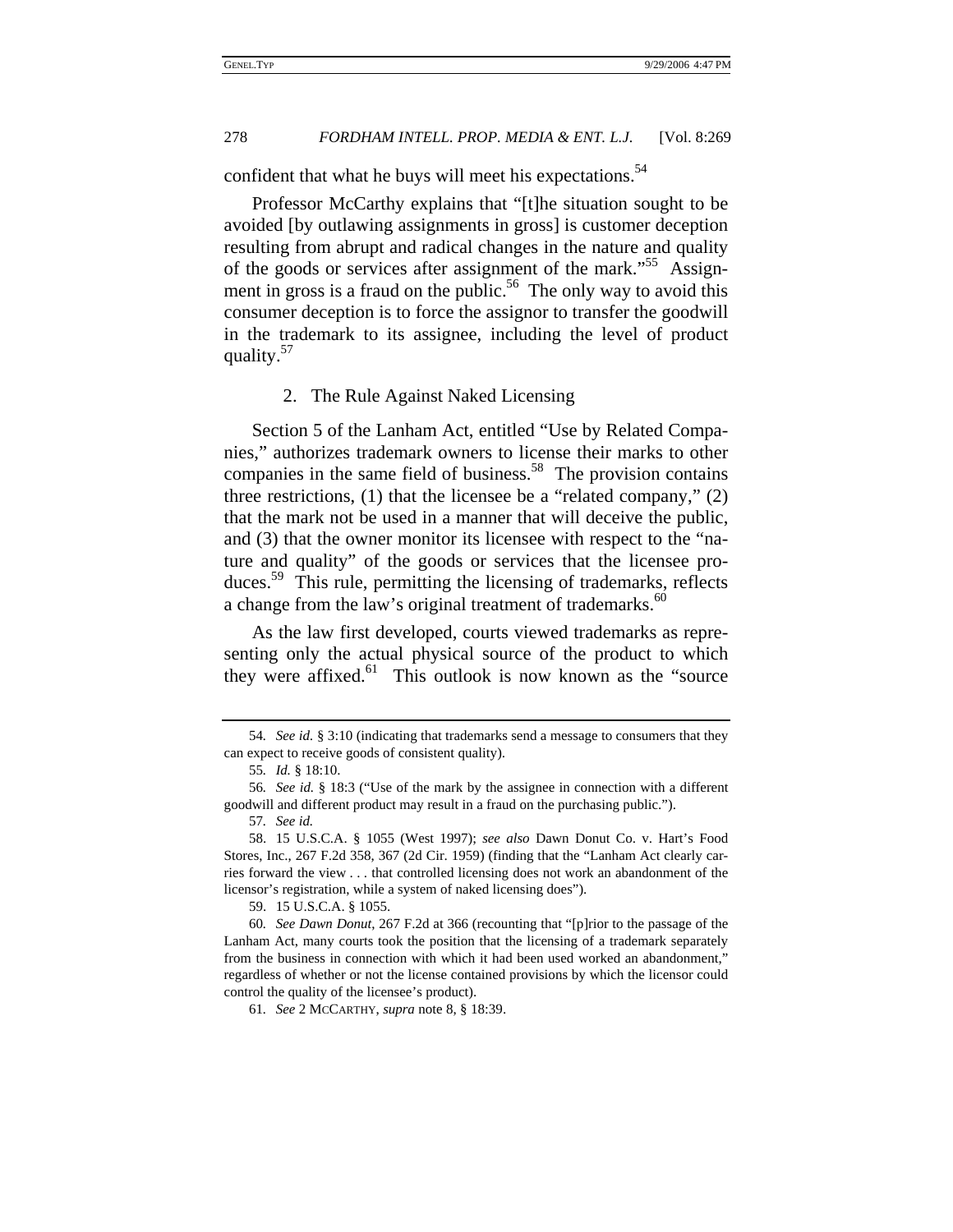theory" because it treats trademarks as nothing more than indicators of source. $62$  In the 1930s, however, theorists developed the "quality theory" of trademarks, $63$  in which brands serve the dual role of indicating both the source and quality of products and services.<sup>64</sup> Professor McCarthy states that "the consumer assumes" that products sold under the same trademark will be of equal quality regardless of the actual physical source or producer of the goods." $65$ 

Professor McCarthy highlights the fact that the source theory does not adequately account for the way consumers use trademarks.<sup>66</sup> The average shopper wants to know what product he is purchasing, not the exact identity of the manufacturer.<sup>67</sup> Section 5 of the Lanham  $Act^{68}$  recognizes this reality by authorizing a trademark owner to license its mark subject to the condition that the licensor maintain control of both the nature and quality of the products marketed under that trademark.<sup>69</sup>

Because a brand's goodwill sends a message to the consumer that he will have the same experience with the product today as he had in the past,<sup>70</sup> the brand's message is false if its owner does not retain control over the quality of the products sold under the mark. Such goods are not genuine.<sup> $71$ </sup> The effects of a trademark owner's

<sup>62</sup>*. See supra* Part I.A (discussing how trademarks act as indicators of source).

<sup>63</sup>*. See* 2 MCCARTHY, *supra* note 8, § 18:40.

<sup>64</sup>*. See supra* Part I.B (discussing the quality indicator function of trademarks).

<sup>65. 2</sup> MCCARTHY, *supra* note 8, § 18:40.

<sup>66</sup>*. See* 1 MCCARTHY, *supra* note 8, § 3:10 (indicating that trademarks simultaneously indicate both the source and quality of a product or service).

<sup>67</sup>*. See id.* § 3:9 (stating that the "source function was gradually softened by the courts to mean that the consumer expected all goods with the same mark to come from a single, but anonymous or indistinguishable, source").

<sup>68. 15</sup> U.S.C.A. 1055 (West 1997).

<sup>69</sup>*. See id.* §§ 1055, 1127.

<sup>70</sup>*. See supra* notes 9, 28-30 and accompanying text (defining goodwill and discussing its utility); *see also* 1 MCCARTHY, *supra* note 8, § 3:10 (asserting that trademarks indicate consistency in quality).

<sup>71</sup>*. See* 1 MCCARTHY, *supra* note 8, § 18:42 (stating that a product is "genuine" only if it has been "manufactured and distributed under controls established by the manufacturer"); *see also* Shell Oil Co. v. Commercial Petroleum, Inc., 928 F.2d 104 (4th Cir. 1991) ("[I]n order to maintain the genuineness of the bulk oil, the quality control standards must be controlled by [the brand's owner]."); El Greco Leather Prods. Co. v. Shoe World, Inc., 806 F.2d 392, 395-96 (2d Cir. 1987) (ruling that the shoes manufactured by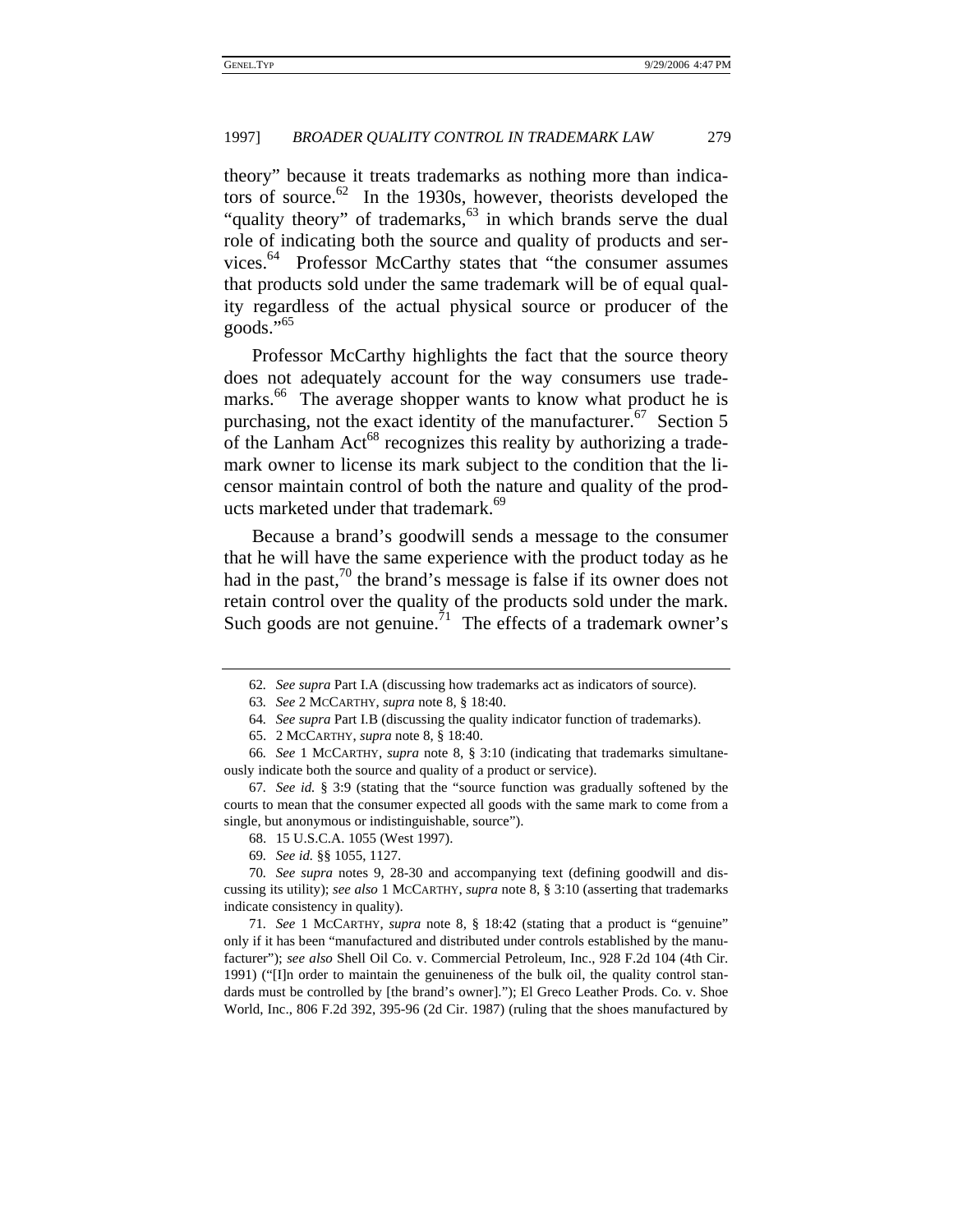lack of control over the quality of the goods sold under his brand name, therefore, are potentially devastating to the entire system of trademarks.72

> 3. The Introduction of the Quality Control Requirement to Trademark Law

In *Dawn Donut Co. v. Hart's Food Stores, Inc.*, 73 the Second Circuit Court of Appeals became the first court to apply the quality control requirement. In *Dawn Donut*, the court held that the Lanham Act permits a trademark owner to license its mark as long as that owner retains control over the quality of the goods its licensee sends into the market.<sup>74</sup> If the owner fails to exercise such control, it will be deemed to have abandoned its mark.<sup>75</sup>

The theory behind the rule in *Dawn Donut* is that naked licensing "create[s] the danger that products bearing the same trademark might be of diverse qualities."<sup>76</sup> Consumers are deceived when they purchase a product believing it to be of one quality, and it turns out to be different.<sup>77</sup> Although the market eventually may punish naked licensors through decreased sales of their products, consumers will be misled repeatedly during the period of market adjustment.<sup>78</sup> Congress, therefore, sought to prevent consumer deception entirely by promulgating the Lanham Act.<sup>79</sup> Courts use

the defendant were not genuine because the trademark owner was not given an opportunity to inspect them prior to distribution). "The mere act of ordering a product to be labeled with a trademark does not deprive its holder of the right to control the product and the trademark." *Id.* at 395-96.

<sup>72</sup>*. See* 1 MCCARTHY, *supra* note 8, § 3:10 (asserting that "few harms are more corrosive in the marketplace than the inability of a trademark holder to control the quality of bogus articles thought (erroneously) to derive from it") (quoting Hypertherm, Inc. v. Precision Prods., Inc., 832 F.2d 697, 700 (1st Cir. 1987)).

<sup>73. 267</sup> F.2d 358 (2d Cir. 1959).

<sup>74</sup>*. See id.* at 367.

<sup>75</sup>*. See id.*

<sup>76</sup>*. Id.* (citing American Broadcasting Co. v. Wahl Co., 121 F.2d 412, 413 (2d Cir. 1941); Everett O. Fisk & Co. v. First Teachers' Agency, Inc., 3 F.2d 7, 9 (8th Cir. 1924)).

<sup>77</sup>*. See id.* ("If the licensor is not compelled to take some reasonable steps to prevent misuses of his trademark in the hands of others, the public will be deprived of its most effective protection against misleading uses of a trademark.").

<sup>78</sup>*. See id.*

<sup>79</sup>*. See* S. REP. NO. 79-1333, at 1-2 (1946) (stating that the Lanham Act "has as its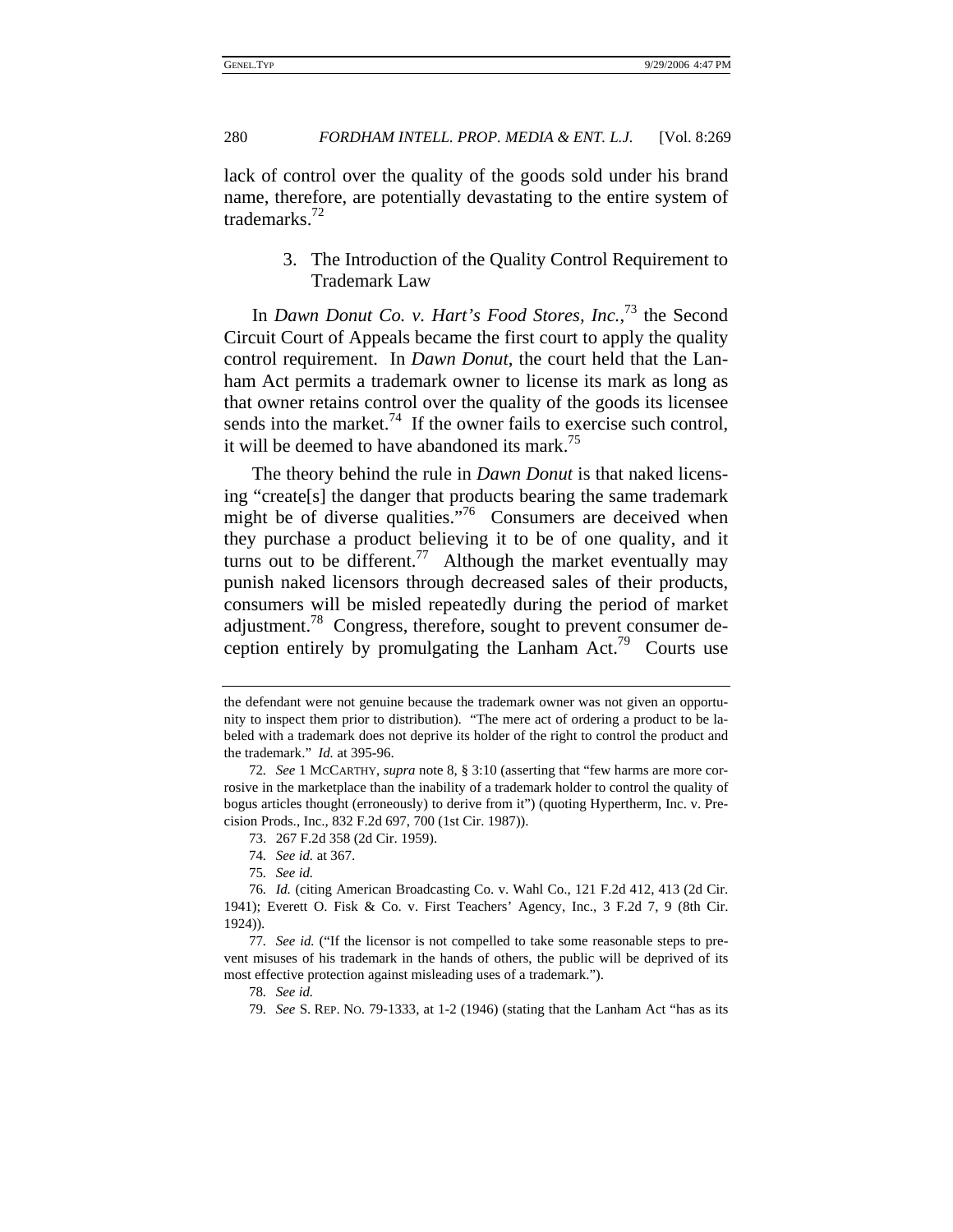that legislation to strip naked licensors of all protection for their marks.<sup>80</sup> They rule that any licensed trademark that does not perform its function as a quality indicator has been abandoned by its owner, the licensor.<sup>81</sup>

# II. THE DEBATE OVER THE PROPER APPLICATION OF THE QUALITY CONTROL REQUIREMENT

The proper application of the quality control requirement is an issue that has sparked great debate.<sup>82</sup> Kevin Parks, a critic of the quality control requirement, argues that the quality assurance theory of trademark law is useless.<sup>83</sup> He hypothesizes that "[n]ever would so significant a 'change' in the law of trademarks come so quietly into being as when the quality theory of trademarks was recognized for what it is—an anachronism."84 This view is in stark contrast to that of proponents of the quality control requirement, who believe that quality assurance is the primary purpose of trademarks.<sup>85</sup> Although trademark theorists have made strong arguments on both sides of this issue, neither Congress nor the courts have definitively resolved the question of how broad the quality control requirement should be or whether it should exist at all.

This part sets forth the conflict over the correct application of the quality control requirement—analyzing the manner in which the debate is fueled by the divergent approaches of courts, some of

objective the protection of trademarks, securing to the owner the goodwill of his business and protecting the public against spurious and falsely marketed goods").

<sup>80</sup>*. See* Stanfield v. Osborne Indus., Inc., 52 F.3d 867, 871 (10th Cir. 1995) (holding that naked licensing is "inherently deceptive and constitutes abandonment of any rights to the trademark by the licensor"); Kentucky Fried Chicken Corp. v. Diversified Packaging Corp., 549 F.2d 368, 387 (5th Cir. 1977) (holding that a trademark owner loses the right to use the mark when he allows the mark to lose its utility as an informational device for consumers through uncontrolled licensing).

<sup>81</sup>*. See* SIEGRUN D. KANE, TRADEMARK LAW: A PRACTITIONER'S GUIDE 153, 156 (2d ed. 1991) (arguing that abandonment is an "affirmative defense" which will preclude a plaintiff's recovery).

<sup>82</sup>*. See generally* Parks, *supra* note 15, at 531-68 (challenging the validity of the quality control requirement).

<sup>83</sup>*. Id.* at 569.

<sup>84</sup>*. Id.*

<sup>85</sup>*. See* Hanak, *supra* note 16, at 363-64 (contending that "one can readily make the argument that in the world of modern marketing the primary function of a trademark is to indicate degree of quality, and only secondarily to indicate origin or source").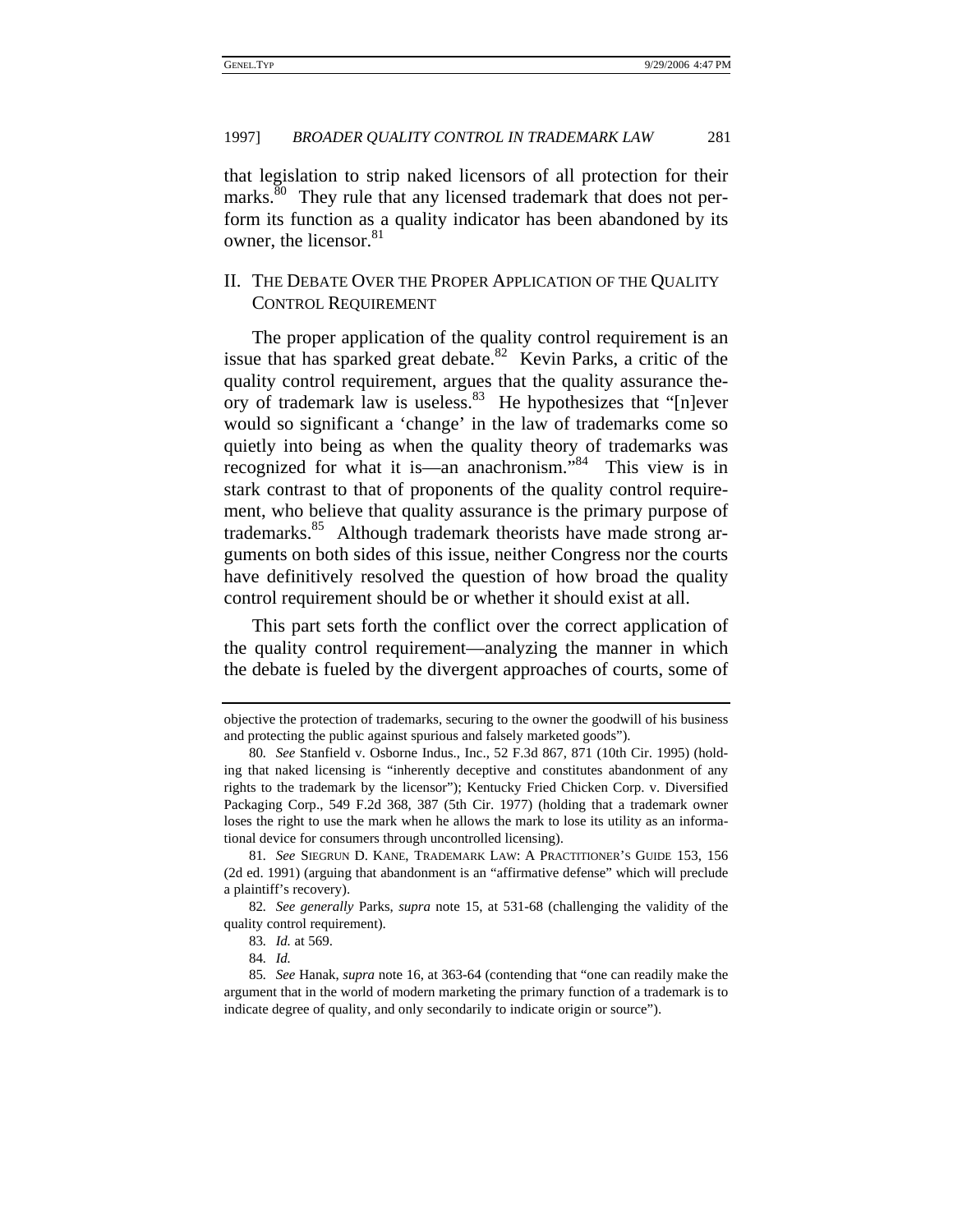which expand the reach of the quality control requirement while others refuse to enforce the doctrine. The varying approaches represent a serious conflict in trademark law.

# A. *Many Courts Now Recognize A Broader Rule*

The quality control requirement undeniably applies to cases of assignment in gross and naked licensing.86 In addition, courts are now slowly expanding its application to other factual situations.<sup>87</sup> Most significantly, federal courts have held within the last ten years that wholesalers of a trademarked product must comply with the trademark owner's quality controls.<sup>88</sup> When wholesalers violate this rule, courts protect brand owners who sought to protect themselves by attempting to monitor the quality of the goods marketed under their brands.89 *Shell Oil Co. v. Commercial Petroleum, Inc.*90 and *Warner-Lambert Co. v. Northside Development Corp.*<sup>91</sup> are two recent cases that illustrate this new trend.

# 1. The *Shell Oil* Case

Shell Oil Co. ("Shell"), a major producer of oil used in trucks, routinely licensed its trademarks "Rotella" and "Shell Rotella T" to distributors and imposed stringent quality control procedures on those licensees.<sup>92</sup> Commercial Petroleum, Inc. ("Commercial"), the defendant, is an oil wholesaler who sold "Shell Rotella T" oil regularly, employing independent quality control methods.<sup>93</sup> Commercial's controls were lax in comparison to Shell's rigorous

<sup>86</sup>*. See supra* Parts I.A, I.B (setting forth the source and quality control rationales of trademark).

<sup>87</sup>*. See infra* Parts II.A.1, II.A.2 (demonstrating how courts are expanding the reach of the quality control requirement).

<sup>88</sup>*. See generally* Warner-Lambert Co. v. Northside Dev. Corp., 86 F.3d 3 (2d Cir. 1996) (holding that the manufacturer was entitled to a preliminary injunction forbidding the sale of its product after expiration of the freshness date); Shell Oil Co. v. Commercial Petroleum, Inc., 928 F.2d 104 (4th Cir. 1991) (affirming a preliminary injunction against a wholesaler's unauthorized trademark use).

<sup>89</sup>*. See Warner-Lambert*, 86 F.3d at 7; *Shell Oil*, 928 F.2d at 107.

<sup>90. 928</sup> F.2d 104 (4th Cir. 1991).

<sup>91. 86</sup> F.3d 3 (2d Cir. 1996).

<sup>92</sup>*. See Shell Oil*, 928 F.2d at 106.

<sup>93</sup>*. See id.*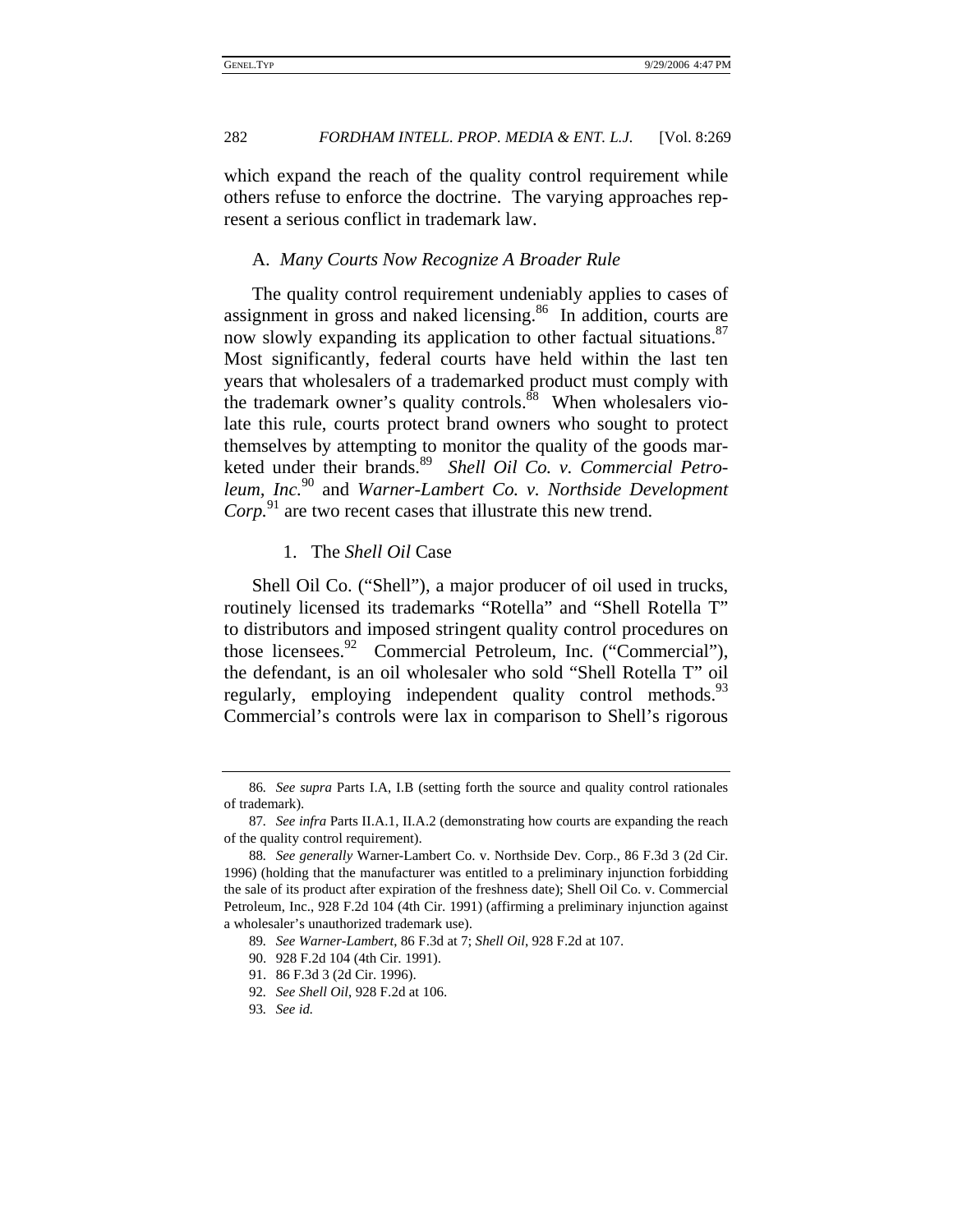requirements.<sup>94</sup> In addition, Commercial did not have Shell's permission to disregard Shell's high standards.<sup>95</sup> Shell, therefore, brought an action in federal court, based on trademark infringement and unfair competition law, claiming that Commercial's actions caused a likelihood of confusion among consumers of "Shell Rotella T" oil.<sup>96</sup>

The Court of Appeals for the Fourth Circuit began its analysis by stating that trademark law does not "apply to the sale of genuine goods bearing a true mark, even if the sale is without the mark owner's consent."<sup>97</sup> The court found, however, that trademark law did apply in this case because Commercial was selling nongenuine oil under Shell's brand name.<sup>98</sup> Moreover, Shell's quality control requirements were a part of the product. $99$  According to the court, in order to be considered a genuine product, the oil had to pass through Shell's stringent quality controls.<sup>100</sup>

Having found that Commercial was marketing a non-genuine product, the court proceeded to address Shell's claims of trademark infringement and unfair competition.<sup>101</sup> It ruled that "[t]he use of the Shell marks implies that the product has been delivered according to all quality control guidelines enforced by the manufacturer."<sup>102</sup> Commercial's use of the Shell brand on a nongenuine item could lead prospective buyers to believe that they were purchasing a genuine product, and those consumers might believe that the oil had passed through Shell's rigorous quality control standards when, in fact, it had not. $103$  The court found that Commercial had violated Shell's right to control the quality of the goods manufactured and sold under its mark.<sup>104</sup>

- 102*. Id.* at 108.
- 103*. See id.* at 107.
- 104*. See id.* at 108.

<sup>94</sup>*. See id.*

<sup>95</sup>*. See id.*

<sup>96</sup>*. See id.* at 106-07.

<sup>97</sup>*. Id.* at 107.

<sup>98</sup>*. See id.* ("Without Shell's enforcement of its quality controls, the bulk oil sold by Commercial was not truly 'genuine.'").

<sup>99</sup>*. See id.*

<sup>100</sup>*. See id.*

<sup>101</sup>*. See id.* at 107-08.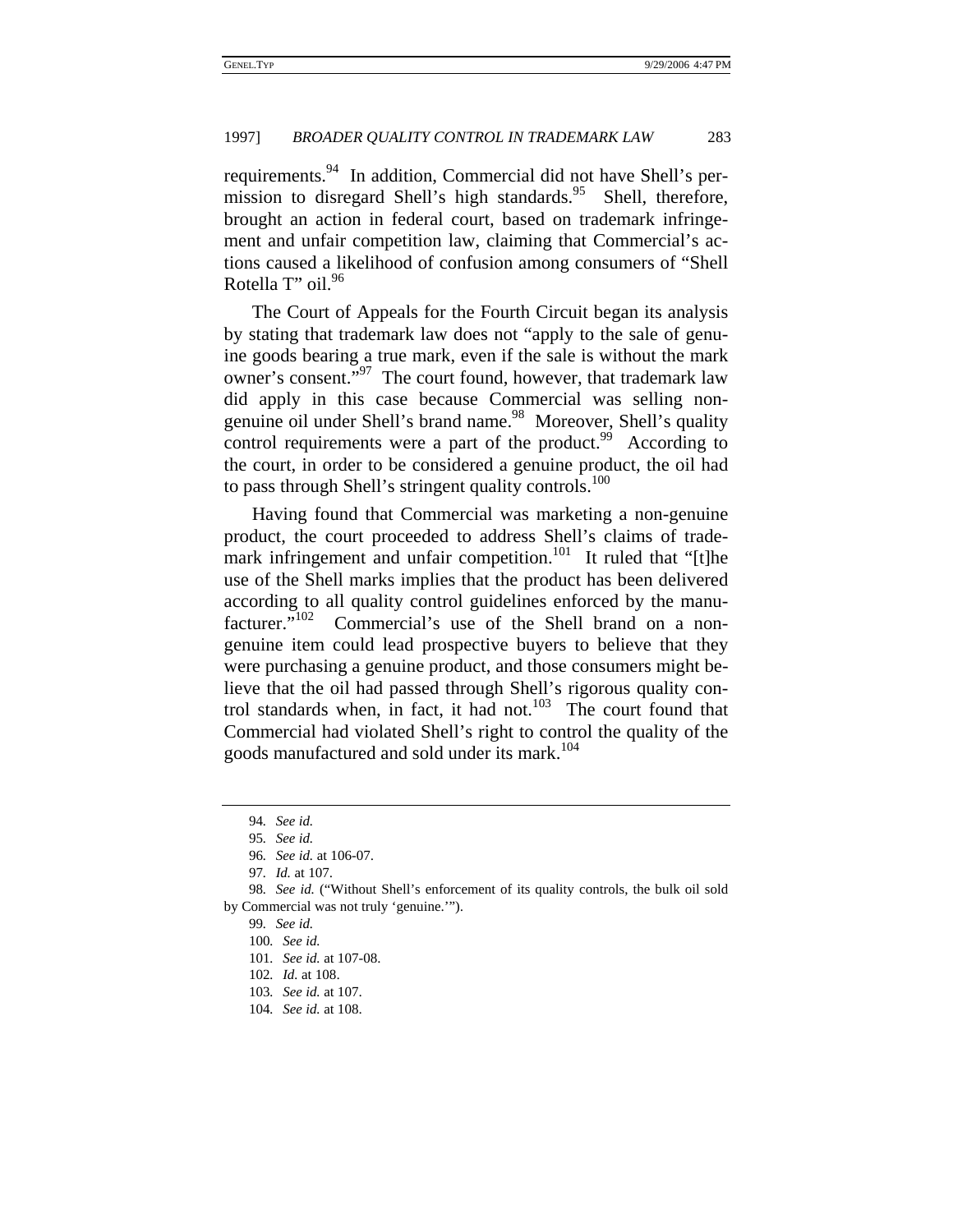*Shell Oil* reaffirmed the holding of *El Greco Leather Products Co. v. Shoe World, Inc.*, 105 in which the court ruled that quality control standards are actually a part of the product.<sup>106</sup> In *Shell Oil*, the Fourth Circuit recognized that consumers rely on trademarks as quality guarantors.<sup>107</sup> No matter who is ultimately responsible for putting the product into stores, if the good has not passed through the brand owner's quality controls, that product is not genuine.<sup> $108$ </sup> Selling it as if it were genuine is deceitful to consumers.<sup>109</sup> Courts use the quality control requirement to protect consumers against this form of deceit. $110$ 

# 2. The Warner-Lambert Case

In *Warner-Lambert*, the Second Circuit adopted a rationale similar to that used in *Shell Oil*. Warner-Lambert Co. ("Warner-Lambert") sued Quality King, a wholesaler of health and beauty aids, to enjoin the sale of Warner-Lambert cough drops sold under the brand name "HALLS."<sup>111</sup> Warner-Lambert employed strict quality control measures to insure that consumers of "HALLS" would not ingest stale cough drops.<sup>112</sup> According to Warner-Lambert, its cough drops became stale thirty months after they were produced, and consumers generally consumed a package of cough drops within six months after purchase.<sup>113</sup> Warner-Lambert, therefore, sought to insure that its cough drops would be sold to consumers within twenty-four months of production.<sup>114</sup>

The Second Circuit identified six ways in which Warner-Lambert attempted to control the quality of its product, including

<sup>105. 806</sup> F.2d 392 (2d Cir. 1986).

<sup>106</sup>*. See Shell Oil*, 928 F.2d at 107 (citing El Greco Leather Prods. Co. v. Shoe World, Inc., 806 F.2d 392, 395 (2d Cir. 1986)).

<sup>107</sup>*. See id.* at 108 (holding that consumers rely on Shell marks as symbols of Shell quality).

<sup>108</sup>*. See El Greco*, 806 F.2d at 395-96 (holding that a product is not genuine unless it has been through the original manufacturer's quality controls).

<sup>109</sup>*. See Shell Oil*, 928 F.2d at 108 (holding that the defendant's use of Shell's mark without adhering to Shell's quality control standards was deceptive).

<sup>110</sup>*. See id.* (stating that consumers rely on trademarks as symbols of quality).

<sup>111</sup>*. Id.* at 5.

<sup>112</sup>*. See id.*

<sup>113</sup>*. See id.*

<sup>114</sup>*. See id.*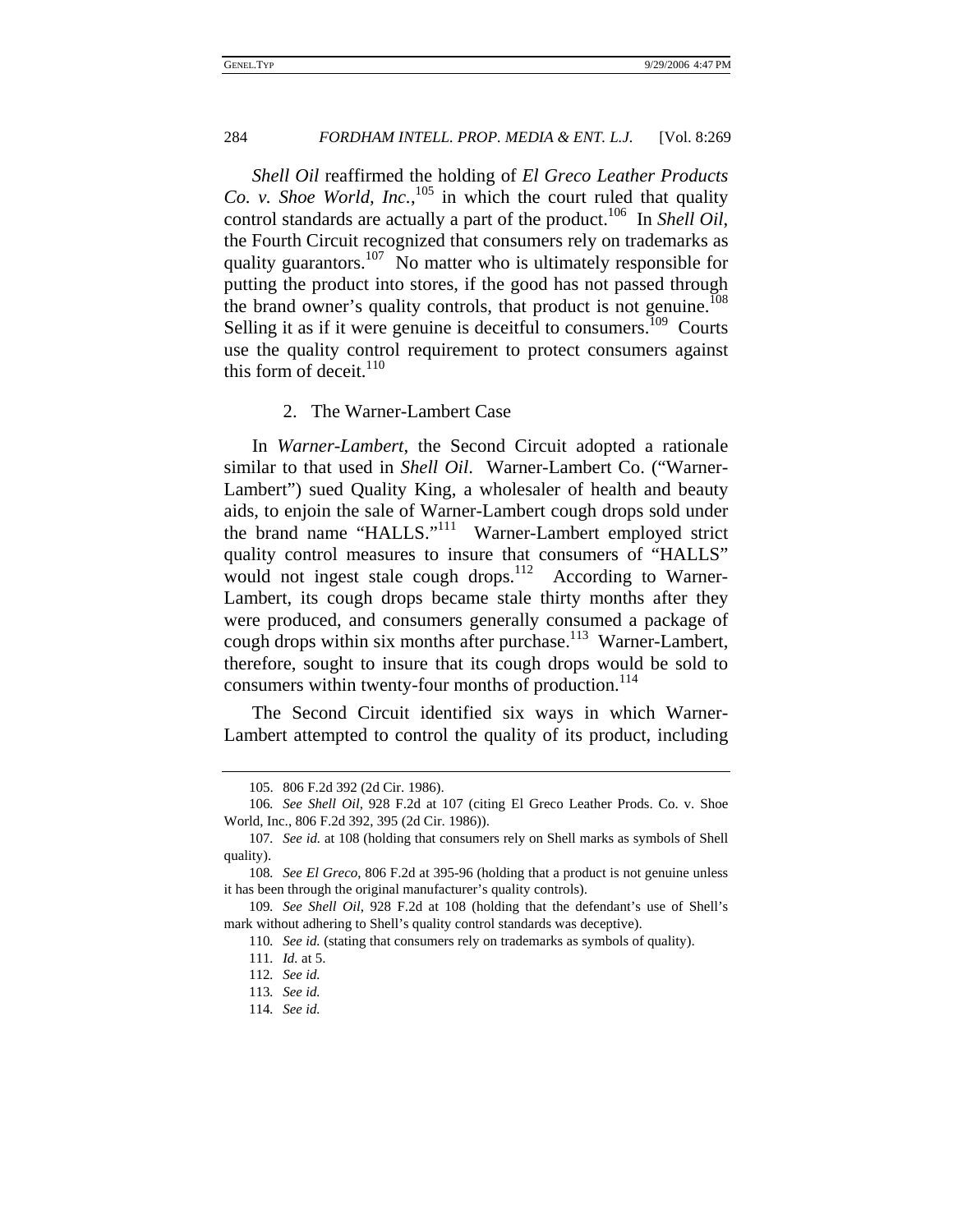shipping the cough drops within eighteen months of production and packaging in cases bearing labels stating the expiration dates.<sup>115</sup> Quality King, however, had subverted Warner-Lambert's attempts at controlling its own product by removing the packages of "HALLS" from their original cases and selling them after the twenty-four month limit had expired.<sup>116</sup> Warner-Lambert sued Quality King to enjoin that practice.<sup>117</sup>

Quality King, nevertheless, argued that Warner-Lambert failed to employ adequate quality control procedures.<sup>118</sup> The court found that Quality King's contention could not be sustained because Warner-Lambert had the right to make a legitimate business judgment as to the amount of quality control required.<sup>119</sup> In addition, the court noted that a trademark holder will receive an amount of protection for its mark in proportion to the amount of effort it expends to protect itself.<sup>120</sup> The court held that Warner-Lambert had demonstrated sufficient effort in protecting itself and that Quality King's actions had devalued Warner-Lambert's mark.<sup>121</sup> Accordingly, the court protected Warner-Lambert's mark by enjoining "HALLS" distribution by Quality King.<sup>122</sup>

### B. *Courts Protect Owners Who Protect Themselves*

*Shell Oil* and *Warner-Lambert* demonstrate that courts are beginning to protect trademark owners against wholesalers who subvert or ignore the owners' quality control standards, as long as those owners show a substantial interest in protecting both themselves and consumers from the effects of naked licensing and as-

120*. See id.* (holding that the effectiveness of an owner's controls is relevant to a court's decision whether to grant protection against a company's selling non-genuine goods under the owner's mark). "A company that avails itself of wholly effective procedures will generally be entitled to relief against any measurable sales of non-conforming goods." *Id.*

122*. See id.* at 8.

<sup>115</sup>*. See id.*

<sup>116</sup>*. See id.*

<sup>117</sup>*. See id.* at 5-6.

<sup>118</sup>*. See id.* at 6.

<sup>119</sup>*. Id.* at 7 (holding that "[a] trademark holder is entitled, without losing its right to protect what value the mark has, to make a business judgment that additional quality control measures would add less value to the mark than their cost").

<sup>121</sup>*. See id.* at 7-8.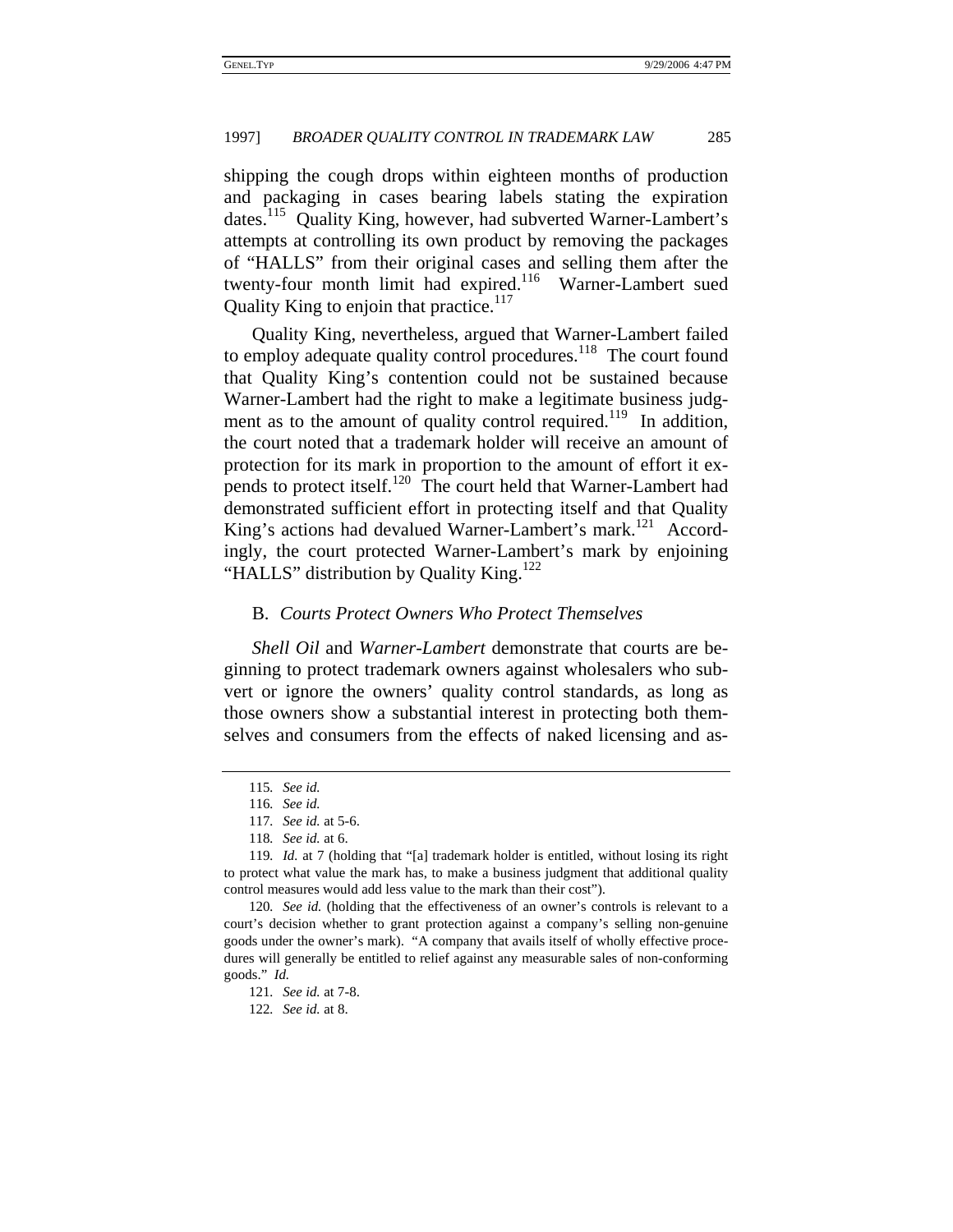signments in gross.<sup>123</sup> Conversely, *Polymer Technology Corp. v. Mimran*<sup>124</sup> reflects the lack of protection accorded to owners who fail to evince a requisite amount of concern for the quality of their own products and for the public's right to rely on the information conveyed by trademarks.<sup>125</sup>

Polymer Technology Corp. ("Polymer") manufactured contact lens cleaning solution, which it sold under the trademark "BOSTON."<sup>126</sup> Polymer employed two different types of packaging, one for retail markets, the other for exclusive distribution to eye-care professionals.<sup>127</sup> Polymer never sold the professional packages to retail stores because those packages did not include a list of ingredients, expiration dates, and other information of which the general consuming public should be aware.<sup>128</sup> Nevertheless, Polymer's contracts with the eye-care professionals did not expressly prohibit the resale of non-retail packaged "BOSTON" solution to retail stores. $^{129}$ 

Although defendant Mimran owned a number of stores that sold eye-care products, Mimram was not an eye-care professional or an authorized dealer of Polymer's professional packages.<sup>130</sup> Nevertheless, Mimran obtained Polymer's professional packages and resold them to retail stores.<sup>131</sup> When Polymer sought to enjoin Mimran's actions, the Second Circuit found that Mimran had not violated Polymer's quality control standards.<sup>132</sup>

To prevail on its claim, Polymer would have been required to actually have and follow a definite set of quality control requirements.<sup>133</sup> Thus, the *Polymer Technology* decision demonstrates

<sup>123</sup>*. See* discussion *supra* Parts II.A.1, II.A.2 (analyzing *Shell Oil* and *Warner-Lambert*).

<sup>124. 37</sup> F.3d 74 (2d Cir. 1994).

<sup>125</sup>*. See id.*

<sup>126</sup>*. See id.* at 77.

<sup>127</sup>*. See id.*

<sup>128</sup>*. See id.* Polymer sold the professional packages only through authorized dealers. *See id.*

<sup>129</sup>*. See id.*

<sup>130</sup>*. See id.*

<sup>131</sup>*. See id.*

<sup>132</sup>*. See id.* at 78.

<sup>133</sup>*. See id.* at 79 ("Because Polymer essentially admits that it did not carefully police any procedures it may have had in place to ensure that the necessary information ap-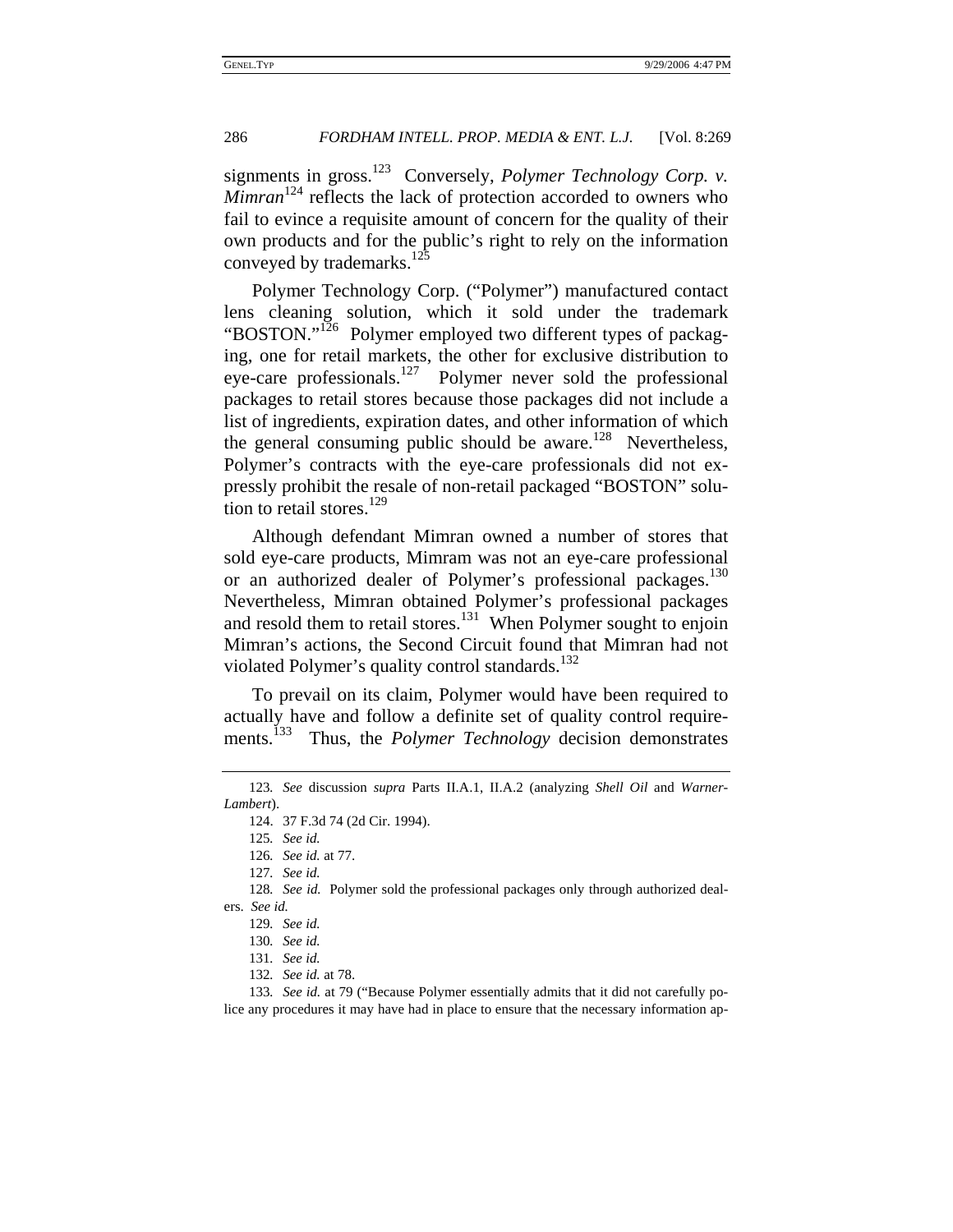that courts will not protect owners who do not exhibit adequate interest in shielding themselves from loss of goodwill. More importantly, *Polymer Technology* shows that courts will refuse to rule in favor of owners who disregard the safety of consumers by adopting procedures that result in inadequate labeling.<sup>134</sup>

# C. *Some Courts Do Not Strenuously Enforce the Quality Control Requirement*

The holdings in *Shell Oil*, *Warner-Lambert*, and *Polymer Technology* demonstrate a trend toward a stronger, broader quality control requirement in trademark law.<sup>135</sup> Some courts, however, do not enforce the rule, and, in fact, find ways to circumvent it. $136$ One commentator in particular maintains that the quality control requirement is useless for this reason, hence should be eliminated as a doctrine in trademark law.<sup>137</sup>

One commentator in particular, Kevin Parks, challenges the utility of both the quality control requirement and the more general quality assurance theory of trademark law.<sup>138</sup> Parks argues that its elimination "would not require wholesale changes in existing law," partly because courts rarely enforce it.<sup>139</sup> Although no court has actually denounced the quality control requirement, some courts have reduced its effectiveness by imposing a heavy burden of proof on parties seeking to show that a trademark owner has not met the requirement.<sup>140</sup>

peared on Polymer's packaging, we do not find Mimran's retail distribution of the professional kits . . . a violation of Polymer's own quality control standards.").

<sup>134</sup>*. See id.*

<sup>135</sup>*. See supra* Parts II.A.1-2, II.B (analyzing the *Shell Oil*, *Warner-Lambert*, and *Polymer Tech.* decisions).

<sup>136</sup>*. See* Moore Bus. Forms, Inc. v. Ryu, 960 F.2d 486 (5th Cir. 1992).

<sup>137</sup>*. See infra* text accompanying notes 138-139 (outlining Parks' arguments).

<sup>138</sup>*. See* Parks, *supra* note 15, at 535.

<sup>139</sup>*. See id.* at 568.

<sup>140</sup>*. See id.* at 541 (arguing that courts place a "nearly insurmountable" burden on parties seeking to show abandonment through lack of adequate quality controls); *see also* Embedded Moments, Inc. v. International Silver Co., 648 F. Supp. 187 (E.D.N.Y. 1986) (finding that a trademark license agreement need not include an explicit provision for quality control as long as the licensor retains actual control, and holding the licensor to a minimal standard of proof in showing such control).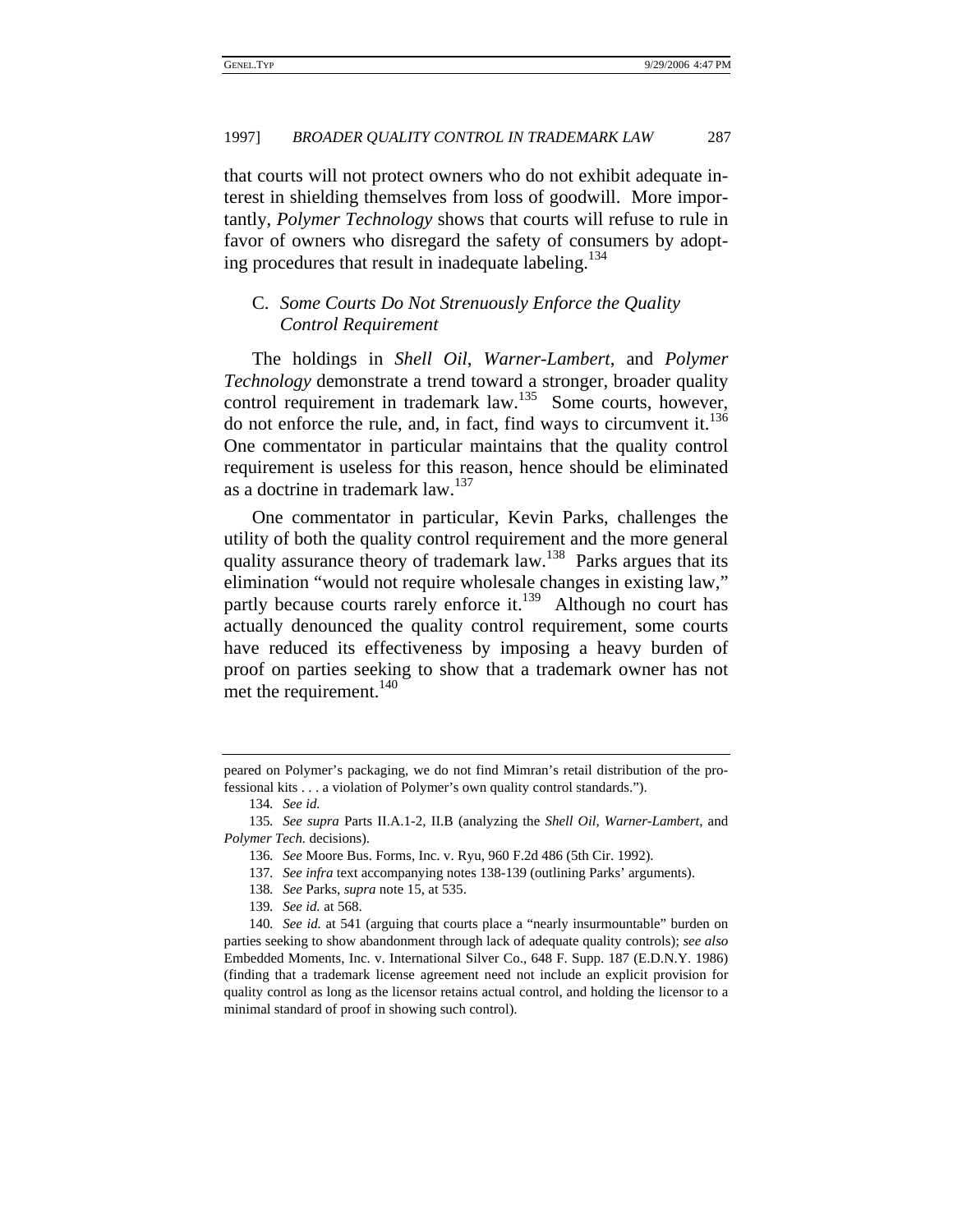A typical example is *Moore Business Forms, Inc. v. Ryu*,<sup>141</sup> in which Moore Business Forms ("Moore") registered the name "Compurite" as a trademark for its business.<sup>142</sup> Approximately ten years later, Ryu began to use the name "CompuRite" in the Houston market.<sup>143</sup> When Moore sued for trademark infringement, Ryu argued in defense that Moore had abandoned its mark by licensing "Compurite" to another company without providing for quality controls.144 But the Fifth Circuit held that Moore had not issued a naked license.<sup>145</sup> The court found that "[b]ecause a finding of insufficient control essentially signals involuntary trademark abandonment and works a forfeiture . . . the proponent of a naked license theory 'faces a stringent standard' of proof."<sup>146</sup> Consequently, the court held that "there need not be formal quality control where 'the particular circumstances of the licensing arrangement [indicate] that the public will not be deceived."<sup>147</sup>

*Moore Business Forms* and similar cases dilute the strength of the quality control requirement, making the analysis appear purely *ad hoc*. 148 For this reason, Parks and other critics call into question the efficacy of the entire doctrine.<sup>149</sup> With the existence of such disparate holdings as *Shell Oil* and *Moore Business Forms*, courts must re-define the quality control requirement to ensure consistency and predictability within the law.150 The main question is whether the policy behind the Lanham Act supports either the expansion or the elimination of the entire doctrine.<sup>151</sup>

<sup>141. 960</sup> F.2d 486, 489 (5th Cir. 1992) (applying a "stringent standard of proof" on the party seeking a judicial finding of abandonment (citing Taco Cabana Int'l, Inc. v. Two Pesos, Inc. 932 F.2d 1113, 1121 (5th Cir. 1991), *cert. granted in part*, 502 U.S. 1071, *aff'd*, 505 U.S. 1071 (1992))).

<sup>142</sup>*. See id.* at 488.

<sup>143</sup>*. See id.*

<sup>144</sup>*. See id.* at 489.

<sup>145</sup>*. See id.*

<sup>146</sup>*. Id.* (quoting *Taco Cabana*, 932 F.2d at 1121).

<sup>147</sup>*. Id.* (quoting *Taco Cabana*, 932 F.2d at 1121).

<sup>148</sup>*. See* Parks, *supra* note 15, at 540 (stating that the quality control requirement is elusive and maintaining that an "objective standard of quality control is futile").

<sup>149</sup>*. See id.*

<sup>150</sup>*. See supra* notes 88-110, 141-147 and accompanying text (setting forth the holdings in *Shell Oil* and *Moore*).

<sup>151</sup>*. See infra* note 222 and accompanying text (setting forth the purpose of the Lanham Act).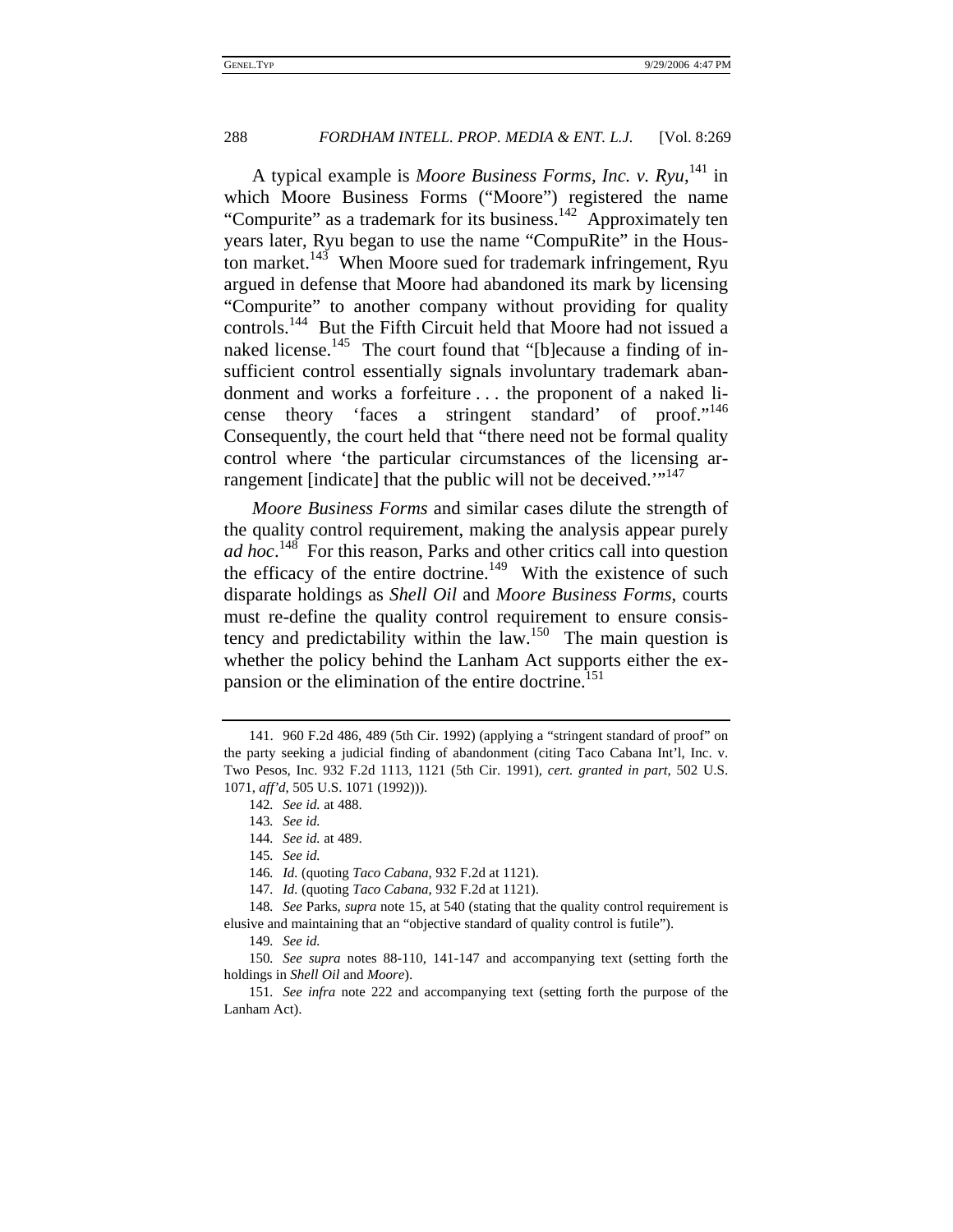# III. THE QUALITY CONTROL REQUIREMENT SHOULD APPLY TO ALL TRADEMARK OWNERS

In enforcing the quality control requirement, there is no sound reason for courts to distinguish between trademark owners who assign or license their marks and those who do not. Consumers will suffer equivalent injuries whenever they buy goods that fluctuate in quality, regardless of whether they purchase them directly from the trademark owner or from the owner's licensee. Accordingly, this part argues that the quality control requirement should be applied to *all* trademark holders because quality control is essential to trademark law and serves the same basic principles as the trademark system as a whole.

## A. *The "Dual Role" Is Actually A Single Function*

The traditional view of trademarks as indicators of both product source and quality misconstrues the true value of the trademark system and fails to recognize how consumers utilize brands.<sup>152</sup> A brand name really carries only one message: The buyer will receive exactly what he has been led expect by way of advertisements, past experiences, and word of mouth.<sup>153</sup> That message is known as the brand's goodwill.<sup>154</sup>

Trademarks undoubtedly act as indicators of source.<sup>155</sup> Although modern consumers do not have personal relationships with the manufacturers of the goods they buy, they rely on trademarks as general indicators of what entities made certain items.<sup>156</sup> Once consumers discover a product that they like, they become repeat buyers, using the trademark information as an assurance that they will receive exactly the same item each time they purchase the

<sup>152</sup>*. See* Hanak, *supra* note 16, at 363 (asserting that trademarks serve the dual purpose of identifying both the source and quality of the goods to which they are affixed).

<sup>153</sup>*. See id.* at 363-64.

<sup>154</sup>*. See supra* note 9 and accompanying text (defining the term "goodwill").

<sup>155</sup>*. See* Schechter, *supra* note 4, at 813-14.

<sup>156</sup>*. See* 15 U.S.C.A. § 1127 (West 1997) (defining the term "trademark" as "any word, name, symbol, or device" that identifies or distinguishes the goods to which it is affixed from those goods sold by others and to "indicate the source of the goods, even if that source is unknown").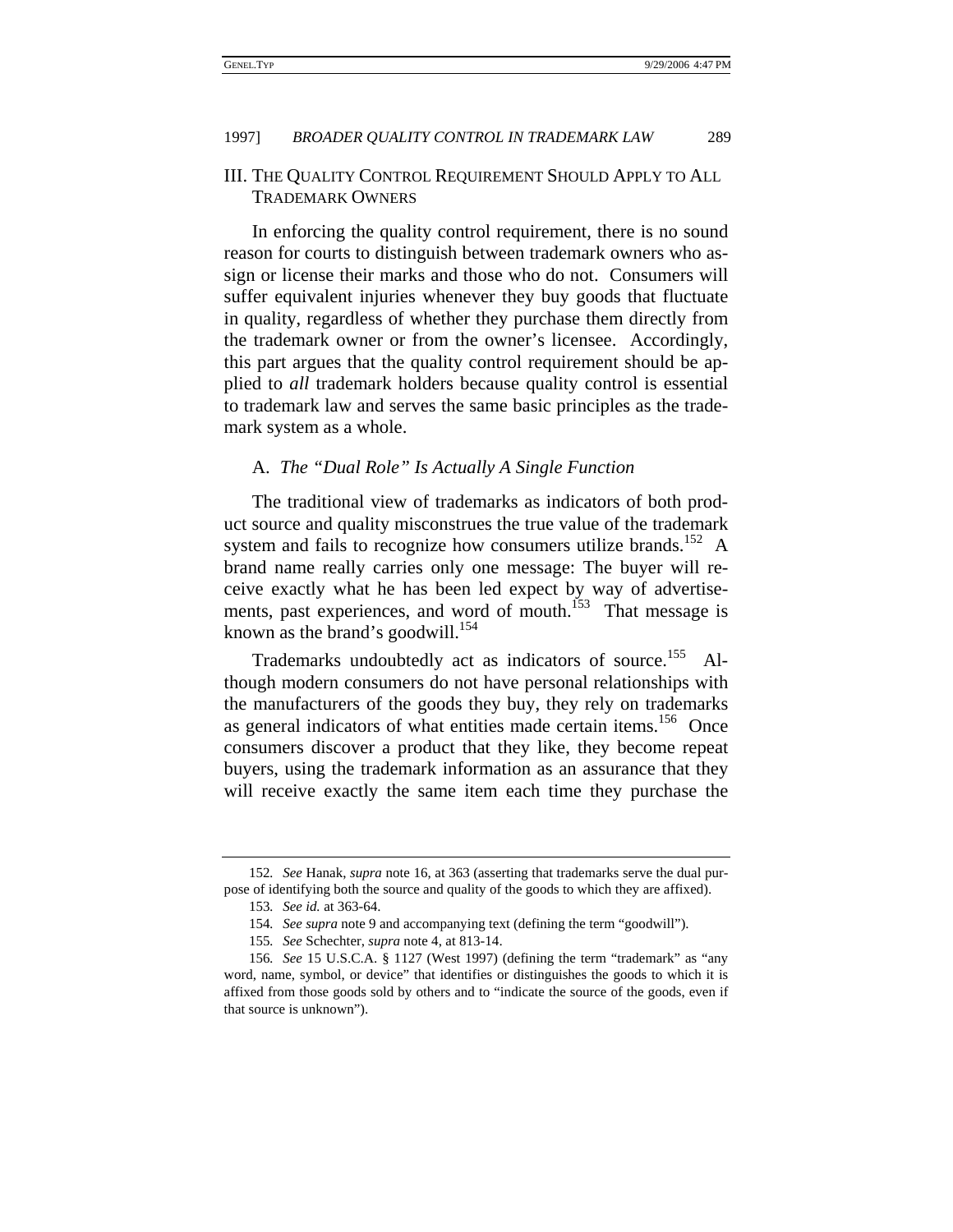goods marketed under the familiar brand name.<sup>157</sup> Manufacturers achieve consistency in the quality of their products through uniformity in the production process, and the monitoring of the that manufacturing system is known as quality control.<sup>158</sup> Thus, the quality control requirement must apply to all trademark owners to avoid fluctuation in product quality because absent such a broad doctrine. the source information that trademarks provide will not guarantee consumers that they will receive genuine products.

Courts and most trademark theorists agree that, in addition to acting as source indicators, trademarks also signify the quality of a product.159 The specific quality level of an item is immaterial, as  $\log$  as it remains consistent.<sup>160</sup> Consumers do not always want the highest quality products; they merely seek consistency and predictability.<sup>161</sup> For this reason, unfair competition law contains provisions protecting against false representations.<sup>162</sup> Trademarks employed in advertising may not misrepresent the products which they identify.<sup>163</sup> Fluctuation in product quality is analogous to misrepresentation because the mark will tell consumers that they will receive one thing when, in reality, they are likely to receive something of a lesser quality.

Consumers do not think in terms of trademarks acting as "indicator of source" and "indicator of quality," they only want to know

159*. See* Hanak, *supra* note 16, at 363 (stating that "[t]oday virtually every writer on trademark law accepts the quality assurance function").

<sup>157</sup>*. See* Hanak, *supra* note 16, at 364 (explaining that consumers do not care about the exact source of the products they buy). Hanak writes that "a consumer wishes to match a trademark with what he likes and dislikes. If the origin of a product is of concern to a consumer, it is only because the manufacturer's products have come to be associated with a certain level of quality." *Id.*

<sup>158</sup>*. See* By-Rite Distrib., Inc. v. Coca-Cola Co., 577 F. Supp. 530, 536 (D. Utah 1983) ("The quality control standards adopted . . . are designed to maintain the consistent quality of bottled soft drinks and are therefore essential in protecting the goodwill and trademarks").

<sup>160</sup>*. See* El Greco Leather Prods. Co. v. Shoe World, Inc., 806 F.2d 392, 395 (2d Cir. 1986) (indicating that the "actual quality of the goods is irrelevant; it is the control of quality that a trademark holder is entitled to maintain").

<sup>161</sup>*. See supra* note 50 (quoting Professor McCarthy).

<sup>162</sup>*. See* 15 U.S.C.A. § 1125(a)(1)(B) (West 1997) (prohibiting use of language in commercial advertising that misrepresents the goods or services in connection with the purposes for which the goods or services are used).

<sup>163</sup>*. See id.*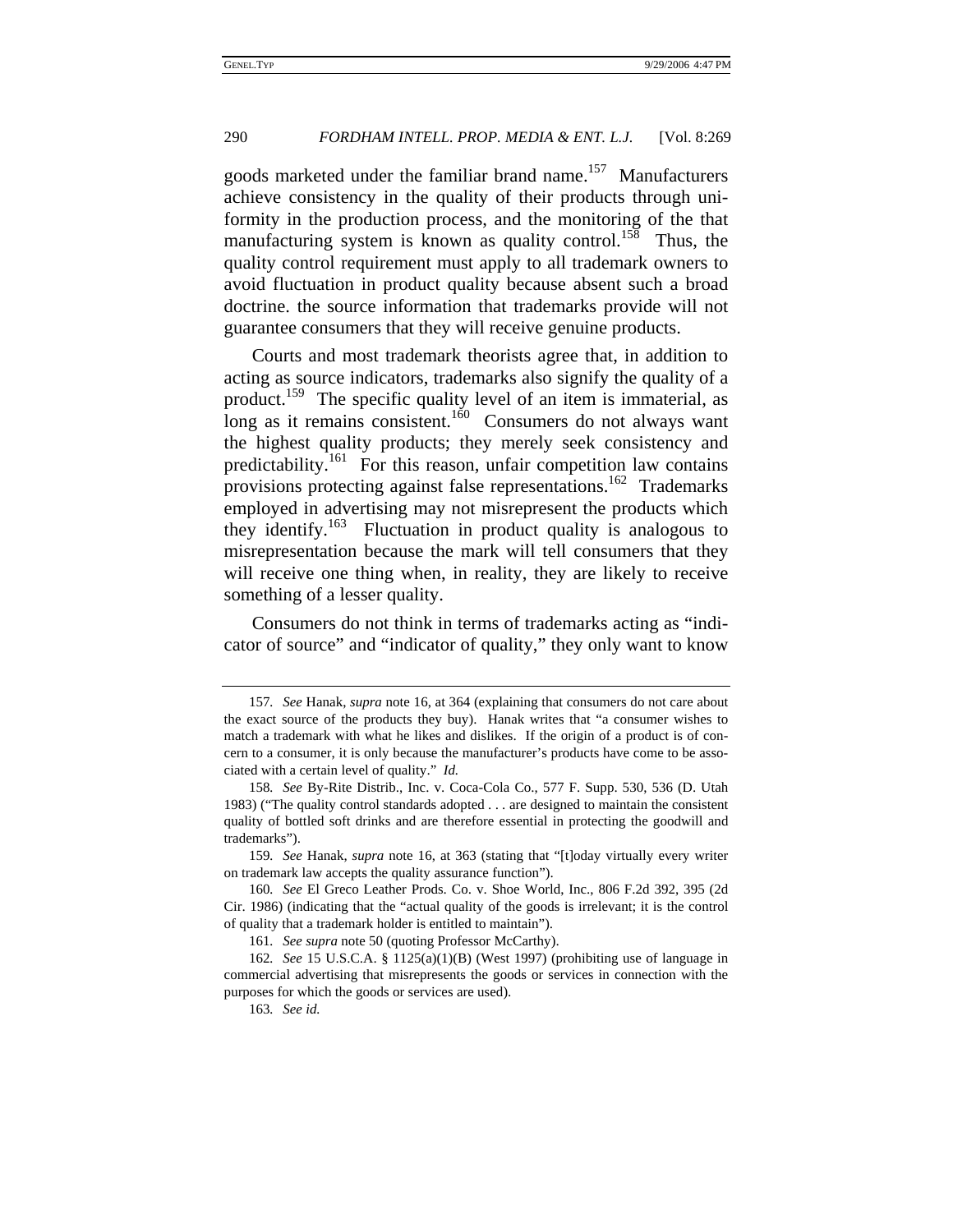what they are buying.<sup>164</sup> A mark with little or no goodwill is useless to consumers.<sup>165</sup> A strong brand, by contrast, immediately indicates both the source and the quality of the product.<sup>166</sup> This information reduces consumer search costs, which is why strong marks deserve heightened protection. It is also why a mark that no longer serves its purpose should be deemed to be abandoned under the terms of the Lanham Act. Courts ought to find that the owners have abandoned their marks in those cases, regardless of whether or not any licensing agreements or assignments exist.

# B. *The Quality Control Requirement Is Consistent with the Purposes of Trademark Law*

Trademark law is generally designed to serve three basic purposes.167 The driving force behind every court's decision regarding trademarks is an implicit desire to serve at least one of three policies: (1) the protection of goodwill, (2) the avoidance of consumer confusion, and (3) the preservation and/or creation of interbrand competition.<sup>168</sup> Courts can support each of these trademark policies and bolster the entire system of unfair competition law by perpetuating a stronger quality control requirement that applies to all trademark owners.

# 1. The Protection of Goodwill

Professor Hansen's first policy of trademark law is the protection of goodwill.<sup>169</sup> Courts and the Lanham Act treat the use of a

<sup>164</sup>*. See Hanak*, *supra* note 16, at 364 (asserting that consumers rarely know or care about the exact source of the products they buy); *see also supra* Parts I.B, I.C (discussing the terms "indicator of source" and "indicator of quality").

<sup>165</sup>*. See supra* note 10 (stating that a trademark cannot be separated from its goodwill without destroying the utility of the trademark).

<sup>166</sup>*. See supra* note 41 and accompanying text (explaining how trademarks perform an "economizing function" by reducing consumer search costs).

<sup>167</sup>*. See* interview with Hugh C. Hansen, Professor, Fordham University School of Law, in New York, N.Y. (Apr. 3, 1998) [hereinafter Hansen interview] (on file with the *Fordham Intellectual Property, Media & Entertainment Law Journal*).

<sup>168</sup>*. See id.*

<sup>169</sup>*. See id.*; *accord* 135 CONG. REC. H1207, H1215 (daily ed., April 13, 1989) [hereinafter Kastenmeier statement] (statement of Rep. Kastenmeier) ("For businesses, trademarks are a kind of badge of honor, and it is important that their investments in those marks be protected.").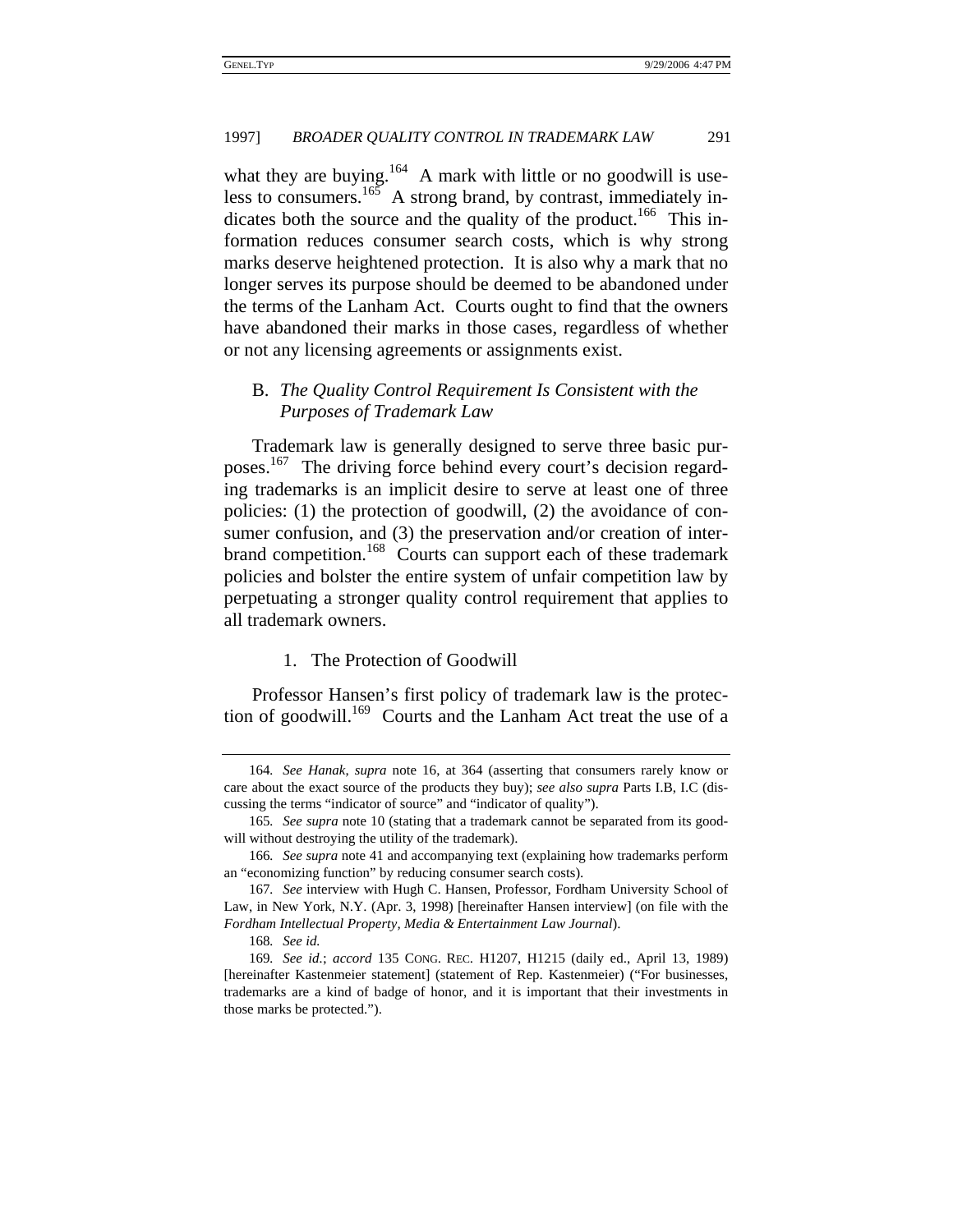trademark as creating property and concomitant rights.<sup>170</sup> Such a perspective is similar to John Locke's labor theory, $^{171}$  which states essentially that whatever a person creates with his own labor is rightfully his.172 Courts, in the same way, provide greater protection to trademark owners who expend substantial effort in advertising and other forms of consumer education, to generate goodwill for their brands.<sup>173</sup>

Goodwill, nevertheless, is not static property which, once developed, remains perpetually; trademark owners must actively maintain their brands' goodwill or risk losing protection for their marks. $174$  Thus, the owner must maintain the quality of the product which the brand represents.<sup>175</sup>

173*. See* Vitarroz Corp. v. Borden, Inc., 644 F.2d 960 (2d Cir. 1981) (affirming the district court's dismissal of the plaintiff's suit for trademark infringement where Vitarroz was the senior user of BRAVO'S and Borden began to sell similar products under the name BRAVOS). In reaching its decision, the court focused on the fact that Borden had spent "in excess of \$1.3 million in developing goodwill for its BRAVOS chips," while the senior user's "expenses in introducing [BRAVO'S] were approximately \$13,000." *Id.* at 962; *see also* Quality Inns Int'l, Inc. v. McDonald's Corp., 695 F. Supp. 198 (D. Md. 1988) (holding that Quality Inns deliberately attempted to benefit by the goodwill and reputation of McDonald's, whose family of marks rank among the strongest). In its analysis, the court found that "McDonald's spends almost a billion dollars each year on marketing and advertising." *Id.* at 212.

<sup>170</sup>*. See* Kastenmeier statement, *supra* note 169.

<sup>171</sup>*. See* JOHN LOCKE, THE SECOND TREATISE OF GOVERNMENT 18-19 (C.B. Mac-Pherson ed., Hackett Publishing 1980) (1690).

<sup>172</sup>*. See id.* at 19. According to Locke:

Though the earth, and all inferior creatures, be common to all men, yet every man has a *property* in his own *person:* this no body has any right to but himself. The *labour* of his body, and the *work* of his hands, we may say, are properly his. Whatsoever then he removes out of the state that nature hath provided, and left it in, he hath mixed his *labour* with, and joined to it something that is his own, and thereby makes it his *property*. It being by him removed from the common state nature hath placed it in, it hath by this *labour* something annexed to it, that excludes the common right of other men: for this *labour* being the unquestionable property of the labourer, no man but he can have a right to what that is once joined to, at least where there is enough, and as good, left in common for others.

*Id.*

<sup>174</sup>*. See supra* Part I.C (defining abandonment in trademark law).

<sup>175</sup>*. See supra* note 28 and accompanying text (explaining that maintenance of product quality promotes goodwill for the brand that represents the particular item and for the trademark system as a whole).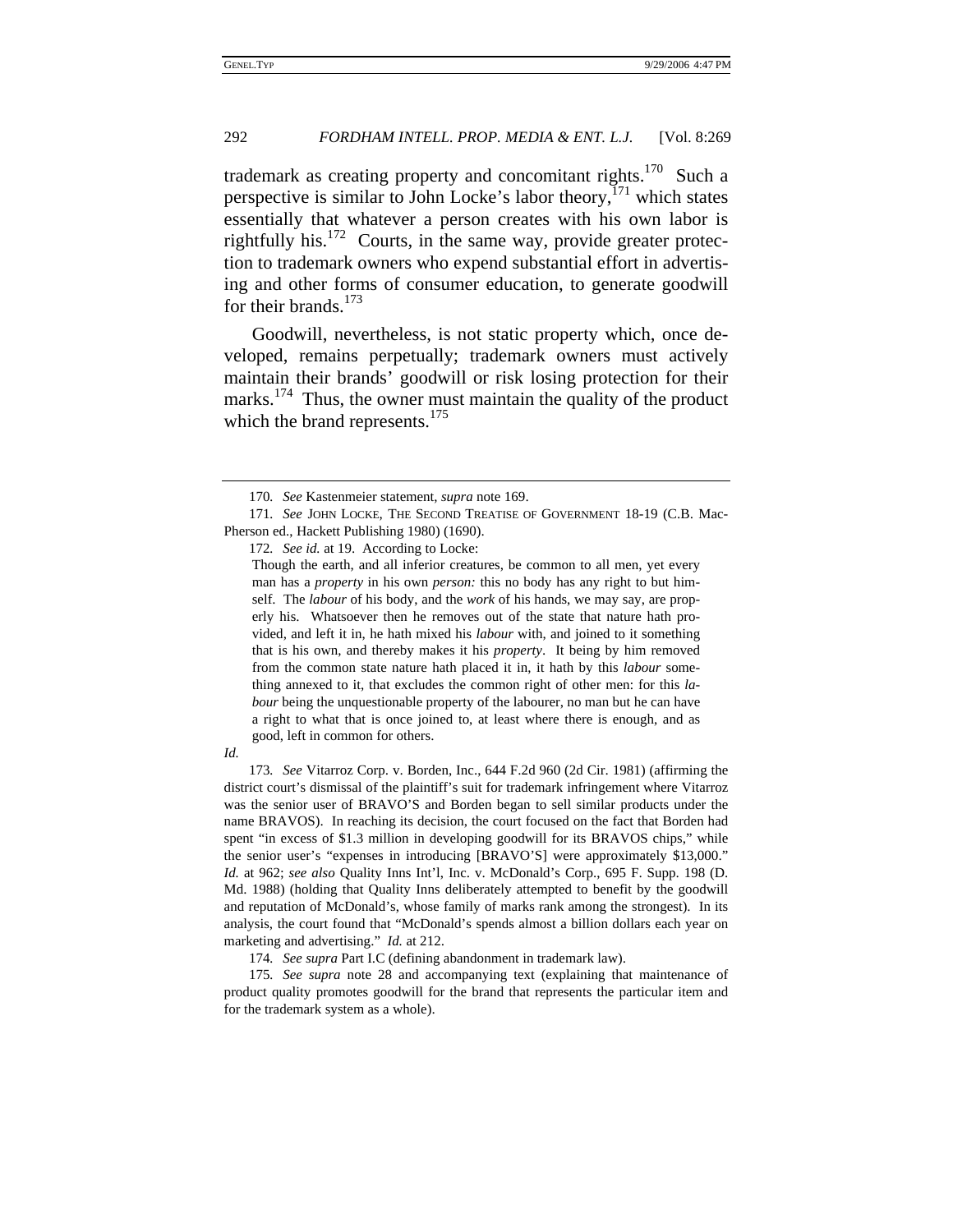If a consumer repeatedly buys a product based on past favorable experiences with it and receives merchandise of the expected character and quality each time, the goodwill of the mark increases.<sup>176</sup> In addition, the consumer is likely to continue this purchasing pattern.<sup>177</sup> When a brand's owner allows the quality of its product to fluctuate, however, that owner loses the goodwill in the mark.<sup>178</sup> Consumers will wind up buying non-genuine goods.<sup>179</sup> Moreover, consumers' needs will likely go unsatisfied because the quality of the non-genuine items is not of the expected level.<sup>180</sup>

Selling non-genuine goods in a manner that makes them appear to be genuine is deceptive and drains the goodwill from a mark.<sup>181</sup> Should the fluctuation in quality persist to the extent that consumers cannot rely on the brand to represent what they will receive upon purchase, courts must find that the trademark has been abandoned under the Lanham Act.<sup>182</sup> This rule would force all trademark owners to police the quality of their products or risk losing protection for the property they worked to create.<sup>183</sup>

Although critics may assert that the market will correct the

<sup>176</sup>*. See supra* text accompanying note 40 (describing how a trademark grows in strength).

<sup>177</sup>*. See supra* text accompanying note 39 (explaining how trademarks effect the purchasing patterns of consumers).

<sup>178</sup>*. See* Warner-Lambert Co. v. Northside Dev. Corp., 86 F.3d 3, 8 (2d Cir. 1996) ("Bad experiences by concentrations of consumers can lead to communications that mutually reinforce negative impressions about a mark and cause substantial numbers of consumers and chains to cease purchasing products using the mark.").

<sup>179</sup>*. See supra* note 71 and accompanying text (discussing genuine and nongenuine goods).

<sup>180</sup>*. See Warner-Lambert*, 86 F.2d at 6 (indicating that the distribution of a sub-par product under a trademark may tarnish the image of that mark); *cf.* JANE C. GINSBURG ET AL., TRADEMARK AND UNFAIR COMPETITION LAW 760-61 (2d ed., Michie 1996) (noting that tarnishment is the reduction in a trademark's "goodwill through its association with unsavory unrelated goods or services").

<sup>181</sup>*. See Warner-Lambert*, 86 F.3d at 6 (holding that the distribution of nongenuine goods constitutes trademark infringement).

<sup>182</sup>*. See supra* text accompanying notes 73-75 (examining the holding in *Dawn Donut* that a trademark owner's failure to control the quality of the products marketed under its brand by a licensee will result in a court finding that the trademark holder has abandoned its mark).

<sup>183</sup>*. See supra* note 80 and accompanying text (illustrating how courts already use the Lanham Act as a means of punishing naked licensors, who, by definition, do not police the quality of their products).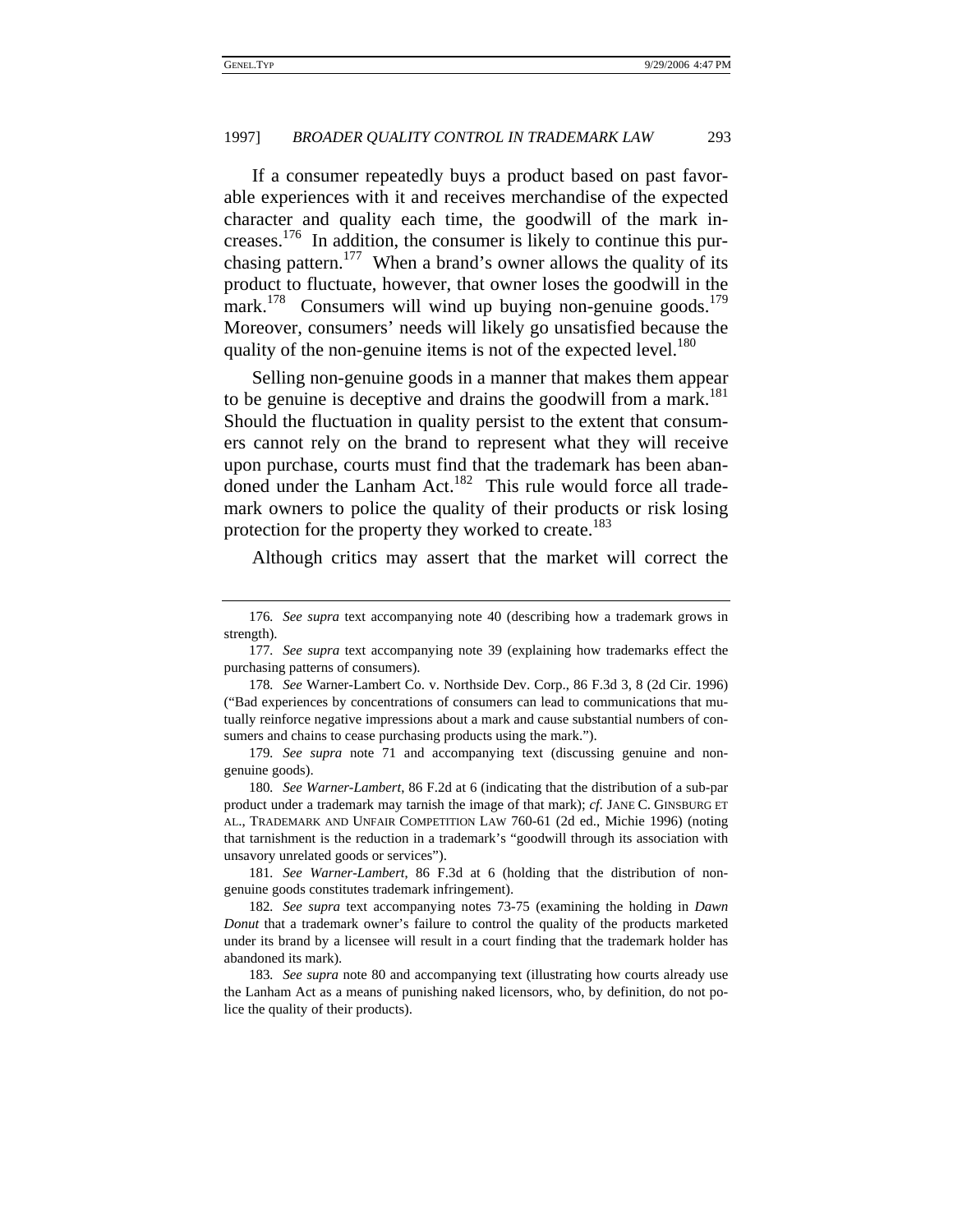problems that arise from a manufacturer's indifference to quality control, that contention ignores the fact that the market, at best, will be slow to respond to this occurrence.<sup>184</sup> There is a significant lag time between the point at which the quality of the owner's goods begins to fluctuate and the point at which enough consumers would cease purchasing the goods.<sup>185</sup> During that time lag, consumers are deceived again and again, while the careless trademark owner continues to profit at their expense.<sup>186</sup>

### 2. The Avoidance of Consumer Confusion

From an economic perspective, the greatest benefit of trademarks is their ability to reduce consumer search costs.<sup>187</sup> Trademarks allow the consumer to simply ask for the desired product by name, rather than having to describe it in an effort to set it apart from similar products made by other companies.<sup>188</sup> Brand names allow the consumer to instantly identify the item he is searching for, instead of hoping that, through the inefficient process of trial and error, he will stumble upon the item he wants.<sup>189</sup> Consumers employing the trial and error method risk obtaining unsatisfactory products made by competitors.<sup>190</sup>

A trademark effectively reduces consumer search costs only if it accurately represents the item the consumer expects to receive when purchasing the good based on its name.<sup>191</sup> Thus, a brand name will be ineffective in reducing consumer search costs if, because of lack of quality control, it inaccurately represents the item

<sup>184</sup>*. See supra* text accompanying note 78 (stating that consumers will be deceived repeatedly before the market can adjust to the harm caused by the non-genuine products sent into the market by naked licensors and their licensees).

<sup>185</sup>*. See supra* text accompanying note 78 (maintaining that consumers will be harmed during the period of market adjustment).

<sup>186</sup>*. See supra* note 77 (discussing the effect of naked licensing on the public and the need to prevent misuses of trademarks).

<sup>187</sup>*. See* Landes & Posner, *supra* note 41, at 268-70 (stating that brand names serve an economizing role, allowing the consumer to quickly identify the desired product and allowing the seller to convey information through the brand name).

<sup>188</sup>*. See id.* (citing John F. Coverdale, *Trademarks and Generic Words: An Effect-On-Competition Test*, 51 U. CHI. L. REV. 868 (1984)).

<sup>189</sup>*. See id.*

<sup>190</sup>*. See id.*

<sup>191</sup>*. See id.*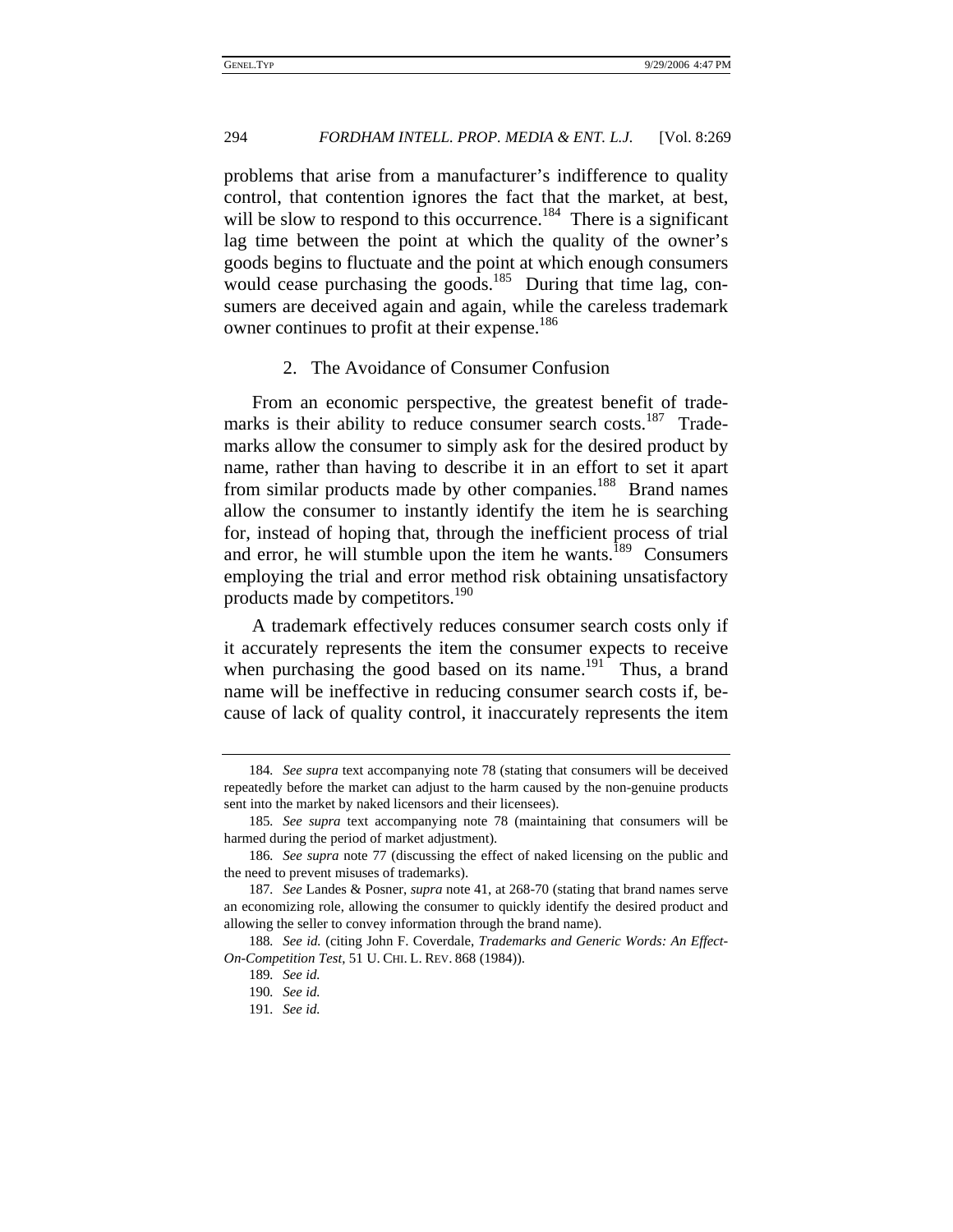that the consumer is buying.<sup>192</sup> The trademark system relies on consumer trust; consumers must be able to depend on a name as the indicator of what product they will receive.<sup>193</sup> Once the public can no longer trust brands to indicate product quality, trademarks become useless.194

3. The Preservation of Interbrand Competition

Critics of the quality control requirement may contend that the doctrine interferes with interbrand competition by setting a product quality standard that small manufacturers will be unable to satisfy.<sup>195</sup> As a result, courts that insist on the maintenance of consistent quality will exclude smaller companies from competing in the market.<sup>196</sup> This argument, however, misconceives what the quality control requirement actually is and, therefore, does not make an effective case against the preservation and broadening of the rule.<sup>197</sup>

The quality control requirement does not purport to impose a minimum standard on a product's quality; its only function is to assure consumers that today's experience with the trademarked product today will be comparable to their past experience with the product, or to the reports they heard about that product from fellow consumers.198 As long as purchasers can rely on the brand in this fashion, the trademark system is serving its purpose.<sup>199</sup> Quality control promotes that purpose by enhancing consumers' ability to

<sup>192</sup>*. See supra* note 42 and accompanying text (explaining that consumer search costs rise when a brand name does not accurately represent the true nature of the items sold under that name).

<sup>193</sup>*. See supra* note 30 and accompanying text (stating that the quality control requirement builds consumer trust in the entire trademark system).

<sup>194</sup>*. See supra* note 41 (quoting Professor Landes and Judge Posner, who stated that the true value of trademarks is in their ability to reduce consumer search costs, which is not possible if consumers do not have faith in the system.).

<sup>195</sup>*. See generally* Parks, *supra* note 15, at 531-68 (setting forth various arguments in favor of the abolition of the quality control requirement).

<sup>196</sup>*. See id.*

<sup>197</sup>*. See id.*

<sup>198</sup>*. See* Landes & Posner, *supra* note 41, at 269 ("[A] trademark conveys information that allows the consumer to say . . . 'I need not investigate the attributes of the brand I am about to purchase because the trademark is a shorthand way of telling me that the attributes are the same as that of the brand I enjoyed earlier.'").

<sup>199</sup>*. See supra* notes 4-5 and accompanying text (declaring the general purposes that trademarks serve).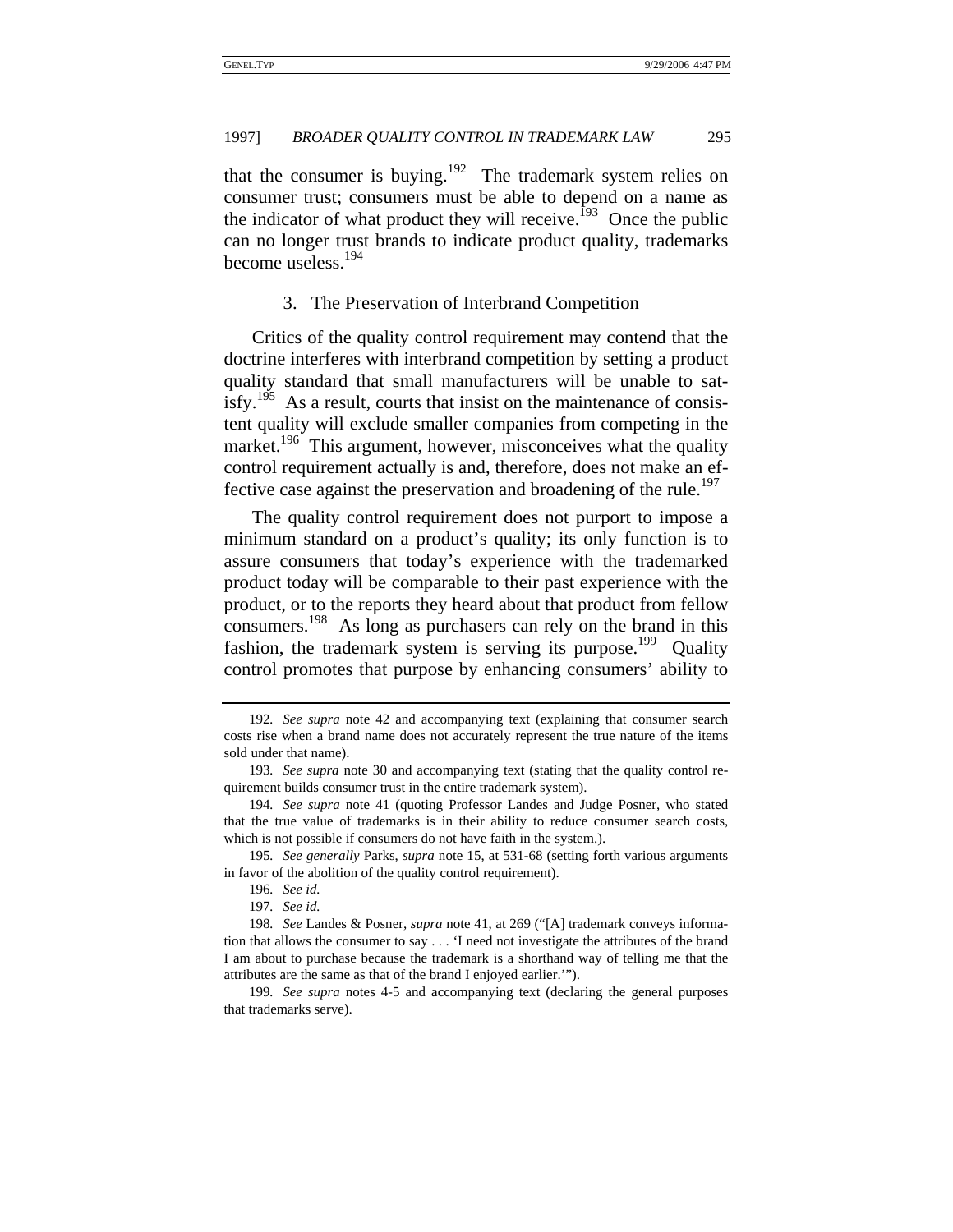accurately predict what product they will receive in return for their money.<sup>200</sup>

# C. *Courts Must Require All Trademark Owners To Maintain Consistent Product Quality*

*Dawn Donut Co. v. Hart's Food Stores, Inc.*<sup>201</sup> and other such cases address issues of quality control only where a trademark has been licensed or assigned, rather than in all trademark cases.<sup>202</sup> Although trademark owners who do not license or assign their marks *should* be subject to the same standards of quality control as those who do, $203$  courts have drawn an arbitrary bright line on this issue.<sup>204</sup> Under this bright-line test, the legal analysis turns on whether or not a trademark owner has licensed or assigned its mark to a third party, rather than whether that owner has sought to maintain consistency in the quality of its products. $205$ 

A leading commentator asserts that the arbitrary nature of the distinction between trademark licensors and non-licensors "exposes a basic flaw in the control requirement that has never been adequately addressed."206 That assertion is an understatement: The unreasonable disparity is more than a "basic" flaw in the quality control requirement; it is the central flaw. If the goal of quality control is to protect consumers from being deceived when they purchase a product, the focus of the quality control doctrine should

<sup>200</sup>*. See supra* notes 7-8 and accompanying text (stating that the quality control requirement insures that products put into the market by licensees have been manufactured according to the licensor's guidelines and that the quality of those items is, therefore, predictable).

<sup>201. 267</sup> F.2d 358 (2d Cir. 1959). *See* discussion *supra* Part I.C.3 (describing the *Dawn Donut* decision).

<sup>202</sup>*. See Dawn Donut*, 267 F.2d at 367 ("Clearly the only effective way to protect the public where a trademark is used by licensees is to place on the licensor the affirmative duty of policing in a reasonable manner the activities of his licensees.").

<sup>203</sup>*. See* Parks, *supra* note 15, at 536 (stating that "the fundamental problem with the quality control requirement is that it forces inconsistent treatment of licensing and non-licensing trademark owners").

<sup>204</sup>*. See id.*

<sup>205</sup>*. See supra* text accompanying note 3 (identifying the quality control requirement as a doctrine specific to the law of trademark assignment and licensing, not a rule of trademark law in general).

<sup>206</sup>*. See* Parks, *supra* note 15, at 536.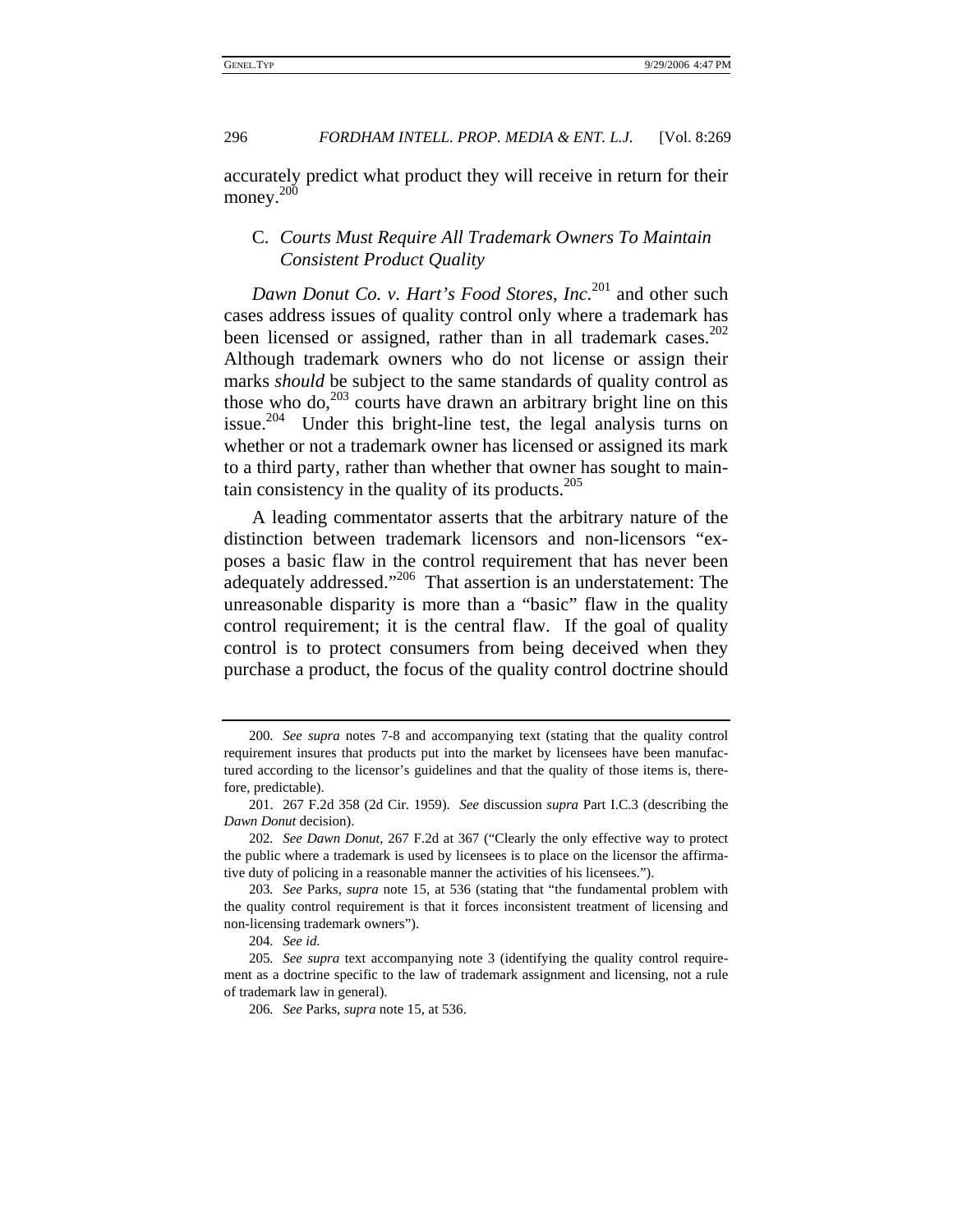be on the final product that a company places in the market—not on whether the factory that made the product belonged to the actual trademark owner or a licensee.<sup>207</sup> The licensed or nonlicensed status of a trademarked product is immaterial because the end result is the same: consumer deception, increased search costs, and the public's loss of faith in the trademark system.<sup>208</sup>

One proposed solution to the arbitrary license/non-license distinction is to eliminate the entire quality control requirement and allow the market to guide a trademark owner's decisions concerning maintenance of product quality.<sup>209</sup> That proposal ignores the probability that the market will be slow to correct itself.<sup>210</sup> During that time lag, consumers would continue to purchase products, consistently receive non-genuine goods, and, subsequently, lose faith in the system. $^{211}$ 

Fortunately, courts are unlikely to abruptly discard an entire legal doctrine in the way that Parks suggests.<sup>212</sup> The problem of disparate treatment in the area of quality control could be resolved in a much less drastic manner by simply broadening the requirement to apply uniformly to all trademark owners.<sup>213</sup> The proper focus is on consumer protection; courts cannot allow trademark owners to market non-genuine goods under their brands and, at the same time, provide protection for those trademark owners against infringement from competitors.<sup>214</sup> Consumer deception is unac-

214*. See supra* notes 23-25 and accompanying text (tracing the history of trademarks as providing the purchasing public with a means of redress against the manufac-

<sup>207</sup>*. See id.*

<sup>208</sup>*. See id.*

<sup>209</sup>*. See* Parks, *supra* note 15, at 537-38 ("[T]here is no legitimate reason for imposing additional quality control obligations on licensors, or for exposing a licensed mark to the risk of 'abandonment' if the quality levels of licensed goods are inconsistent or consistently poor.").

<sup>210</sup>*. See supra* text accompanying note 78 (stating that consumers will be deceived repeatedly during the time it takes for the market to correct itself).

<sup>211</sup>*. See supra* note 30 and accompanying text (explaining that quality control builds consumer trust in the system and that a lack of quality control will reduce that collective faith.).

<sup>212</sup>*. See generally* United States v. Shaughnessy, 234 F.2d 715, 719 (2d Cir. 1955) (discussing the effect of stare decisis in deciding subsequent cases).

<sup>213.</sup> Kevin Parks hypothesized a solution that is diametrically opposed to this theory: The complete abolition of the quality control doctrine. *See supra* notes 83-84 and accompanying text (calling for the elimination of the quality control requirement).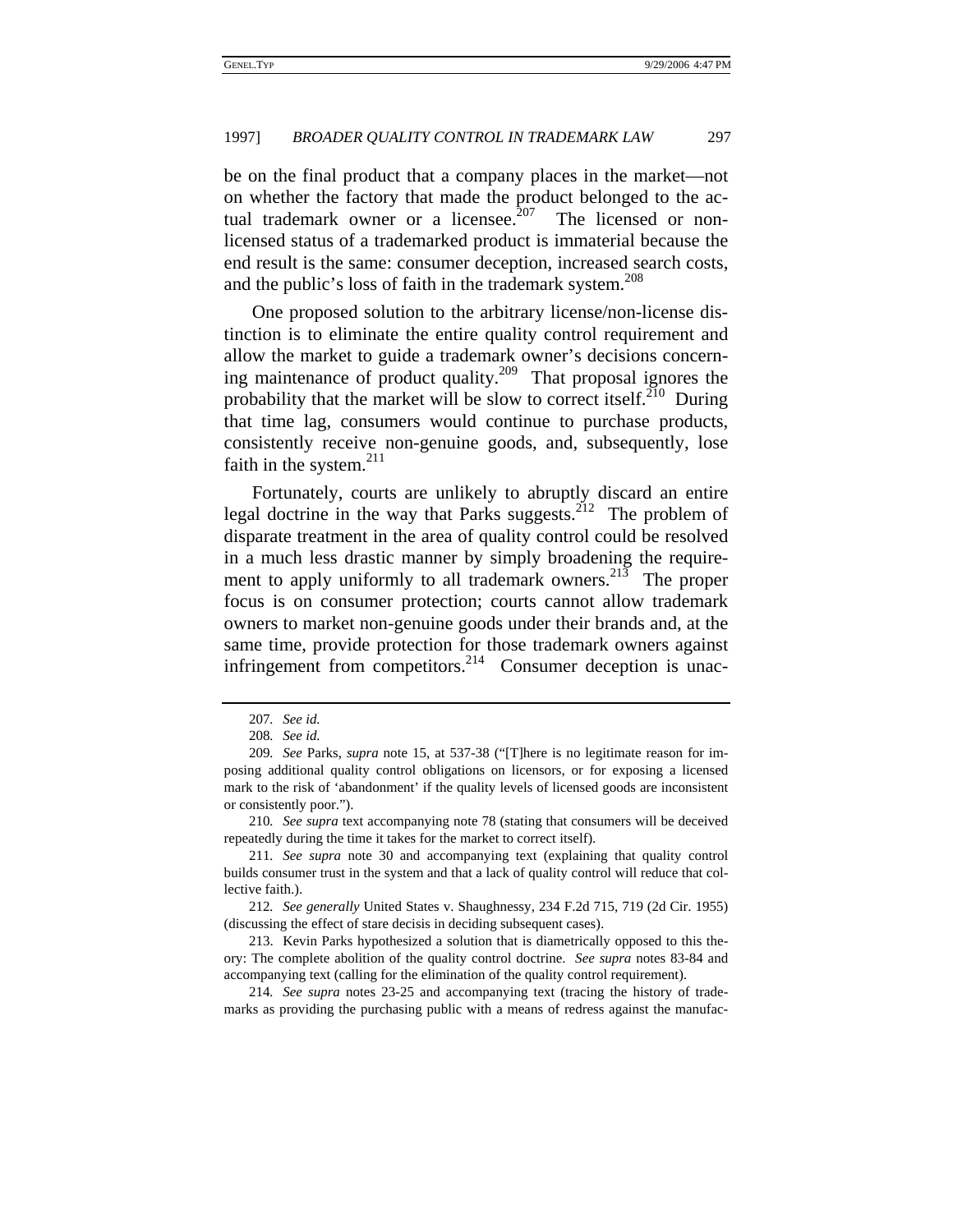ceptable, and courts may not promote it. $^{215}$  All trademark owners must be held to the same standard: Produce goods of consistent quality or lose protection for their marks. $^{216}$ 

Clearly defining the function of trademarks is a critical priority. Courts have thus far declared only that trademark holders have the *right* to control the quality of the goods sold under their marks, $2^{17}$  but that formulation of the law is not strong enough. Trademark licensors should have an *obligation* to consumers to insure that their products are genuine.<sup>218</sup> The quality of a good is undisputedly an integral feature of the product.<sup>219</sup> For example, a Honda Civic that buyers would consider a "lemon" due to faulty assembly obviously is not the same product as a Honda Civic that operates properly. No consumer would consider such a dangerous machine to be the genuine car he intended to purchase.<sup>220</sup> That buyer did not purchase the name; he bought the automobile because of the goodwill in the name.<sup>221</sup>

A broader application of the requirement would be consistent

turer of a certain product in the event those consumers purchase defective goods).

<sup>215</sup>*. See supra* notes 55-56 and accompanying text (illustrating a rule devised to prevent the harm caused by consumer deception).

<sup>216</sup>*. See supra* note 206 and accompanying text (arguing that the fact that the quality control requirement, as applied by courts, treats trademark licensors differently than trademark owners that do not license their marks is a flaw in the doctrine).

<sup>217</sup>*. See* El Greco Leather Prods. Co. v. Shoe World, Inc., 806 F.2d 392, 395 ("One of the most valuable and important protections afforded by the Lanham Act is the right to control the quality of the goods manufactured and sold under the holder's trademark.").

<sup>218</sup>*. See* Denison Mattress Factory v. Spring-Air Co., 308 F.2d 403, 409 (5th Cir. 1962) (holding that the licensor "had an affirmative duty to itself and to the public to invoke some kind of control and restraint upon its various licensees to prevent losing its property rights thereunder"); Dawn Donut Co. v. Hart's Food Stores, Inc., 267 F.2d 358, 367 (2d Cir. 1959) ("Clearly the only effective way to protect the public where a trademark is used by licensees is to place on the licensor the affirmative duty of policing in a reasonable manner the activities of his licensees."); 2 MCCARTHY, *supra* note 8, § 18:50 ("The licensor owes an affirmative duty to the public to assure that in the hands of his licensee the trademark continues to represent that which it purports to represent.").

<sup>219</sup>*. See* Shell Oil Co. v. Commercial Petroleum, Inc., 928 F.2d 104, 107 (4th Cir. 1991) (holding that the "quality control standards were an integral part of the . . . product identified by the marks").

<sup>220</sup>*. See supra* note 7 (defining the term "genuine" as applied to trademarked goods).

<sup>221</sup>*. See supra* note 10 (stating that a brand name is inseparable from that brand's goodwil).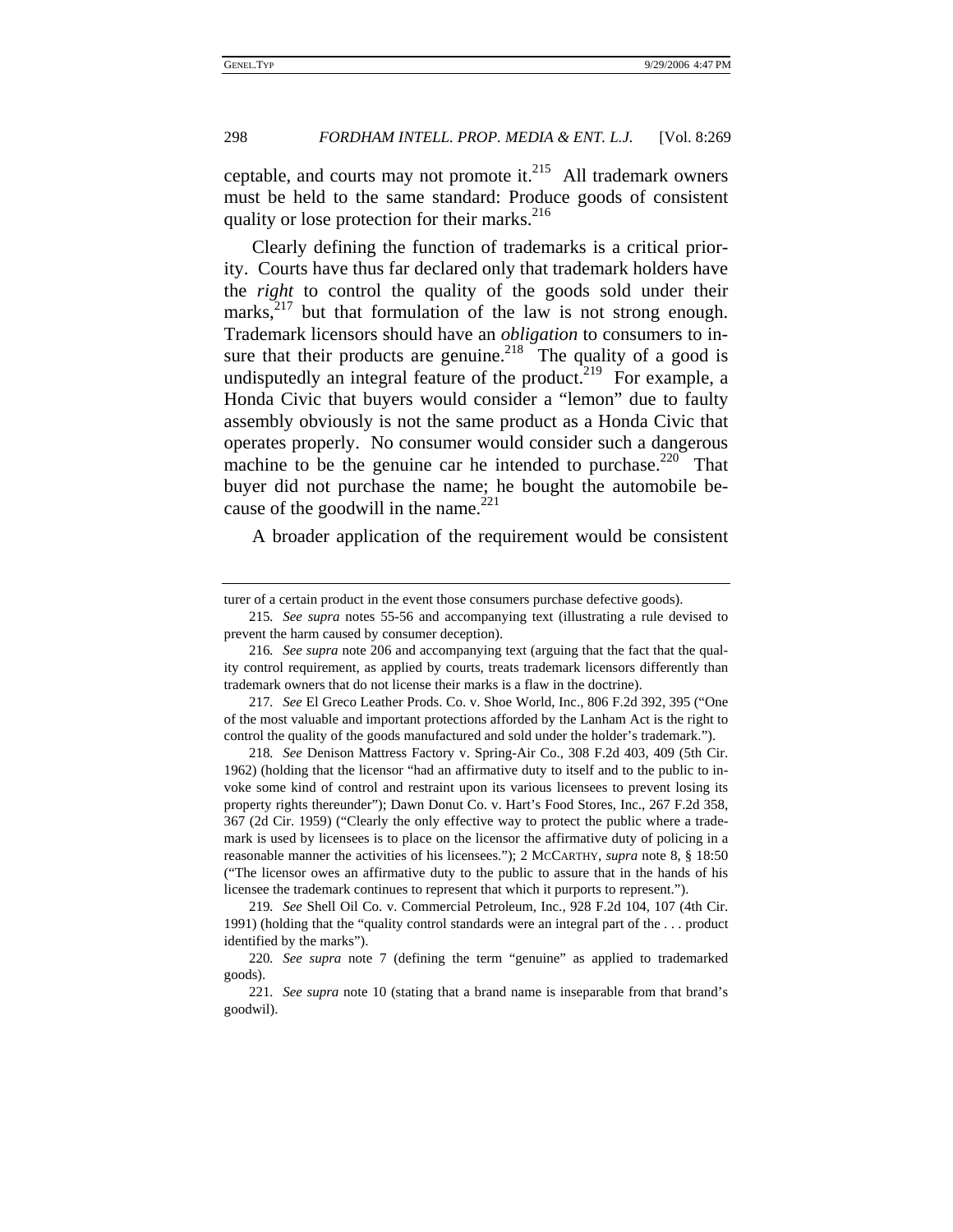with the public's use of trademarks.<sup>222</sup> Professor Schechter theorized that "the trademark is not merely a symbol of goodwill but often the most effective agent for the creation of goodwill, imprinting upon the public's mind an anonymous and impersonal guaranty of satisfaction, creating a desire for further satisfactions."  $223$  A court's finding of abandonment, therefore, is proper whenever any trademark owner allows the quality of its products to fluctuate. $224$ By allowing product quality to lapse, that owner reneges on its guaranty of satisfaction. $225$ 

A problem with any trademark abandonment ruling is that the brand's goodwill remains in the market for anyone to exploit without fear of judicial interference, thereby opening the door to future consumer deception.<sup>226</sup> Although critics of a strong quality control requirement argue that this mandates an alternate solution,  $227$  the fear of this sort of rampant consumer confusion is not realistic. The same problem could arise in assignment in gross and naked licensing cases, where courts already apply the quality control rule. $^{228}$ 

There is no reason for the disparate treatment of licensing and non-licensing trademark owners; a quality control violation carries such a draconian punishment—loss of trademark protection—that few trademark owners would risk violating the rule.<sup>229</sup> The stronger the brand, the greater the potential injury to a brand owner

225*. See supra* notes 26-31 and accompanying text (discussing how trademarks act as guarantors of satisfaction).

<sup>222</sup>*. See* Weil Ceramics & Glass, Inc. v. Dash, 878 F.2d 659, 672 (3d Cir. 1989) (analyzing the purposes of the Lanham Act, one of which is the protection of consumers who purchase products based on their trademarks).

<sup>223.</sup> Schechter, *supra* note 4, at 819.

<sup>224</sup>*. See supra* notes 34-35 (explaining how a trademark owner's failure to supervise the manufacturing process of a product can cause a court to rule that the trademark owner has abandoned the brand under which he markets that particular product).

<sup>226</sup>*. See supra* note 32 and accompanying text (setting forth the rules for trademark abandonment under § 45 of the Lanham Act).

<sup>227</sup>*. See, e.g.*, Parks, *supra* note 15, at 531-68 (arguing for the abolition of the quality control requirement).

<sup>228</sup>*. See supra* Parts I.C.1, I.C.2 (setting forth the rules against assignment in gross and naked licensing).

<sup>229</sup>*. See supra* notes 32-33 and accompanying text (establishing the punishment for quality control violations).